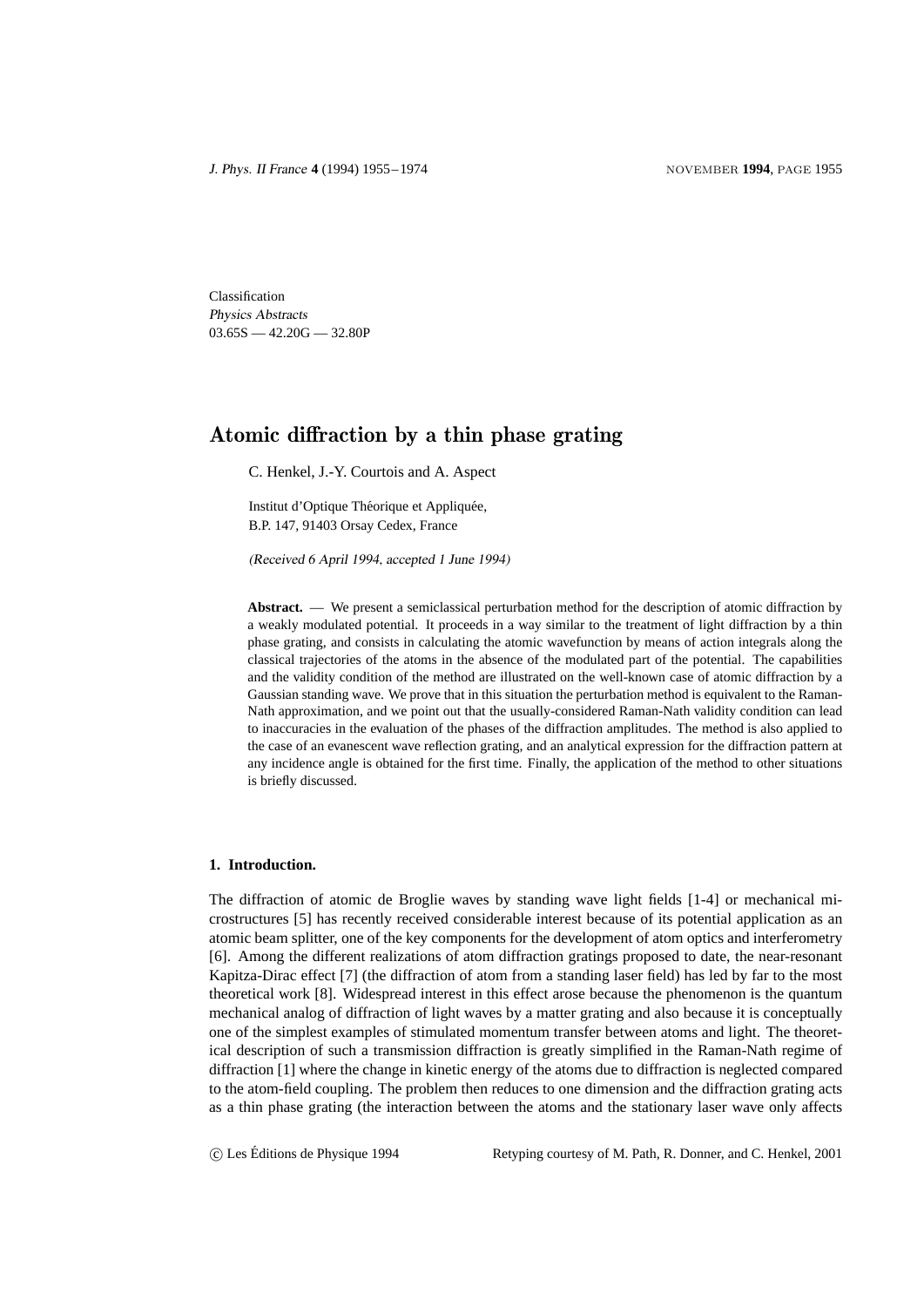the phase of the atomic wavefunction). In contrast, the theoretical treatment of atomic diffraction by an evanescent wave reflection grating [3, 4] is known to lead to several unusual problems, which are related to the fact that the motion perpendicular to the diffraction grating can no longer be eliminated in

a constant motion approximation. Indeed, the slowing down and eventually the reversal of the atomic motion is intrinsically associated with the reflection grating, and the problem remains necessarily twodimensional. As a consequence, only a few attempts [3, 4] have been made to describe this diffraction process, and to our knowledge, no theoretical treatment provides a clear physical picture of atomic diffraction in the limit of small saturation of the atomic transition (a regime of great interest in atom optics experiments).

We present in this paper a semiclassical perturbation method which permits the treatment of atomic diffraction by a weakly modulated potential. The method applies both for transmission and reflection gratings, and proceeds in a way similar to the treatment of light diffraction by a thin phase grating. It is based on the evaluation of the atomic wavefunction by means of action integrals along the classical trajectories of the atoms calculated in the absence of the modulated part of the potential. In order to illustrate the capabilities and the limits of the perturbation method, we first consider the well-known near-resonant Kapitza-Dirac effect for which we prove the equivalence between our method and the Raman-Nath approximation. Furthermore, we show that the commonly-accepted validity condition of the latter actually leads to inaccuracies in the phases of the diffraction amplitudes. The case of atomic diffraction by a weakly modulated evanescent wave grating is then investigated and an analytical expression for the diffraction pattern at any incidence angle is derived for the first time. Finally, we discuss the application of the method to the situation of time-modulated potentials and to the case of multilevel atoms.

## **2. Semiclassical perturbative calculation of the diffraction spectrum.**

We present in this section the principle of the semiclassical perturbation method for calculating the diffraction spectrum of an atomic de Broglie wave interacting with a weakly modulated potential. For illustration purposes, we will here restrict the discussion to the case of a spatially modulated potential (the discussion of a time-modulated potential is postponed to section 5).

2.1. DESCRIPTION OF THE MODEL. — We consider the simple case of a two-level atom incident on the optical diffraction grating provided by an appropriate arrangement of laser beams. Because we are interested in the regime of coherent atom optics (limit of negligible spontaneous emission), we restrict ourselves to the case of low saturation of the atomic transition where the reactive part of the atom-laser wave coupling (light-shifts) is predominant over the dissipative part. We also assume that the detuning between the laser waves and the atomic frequency is properly chosen so that the atoms follow adiabatically the optical potential associated with the light-shifted ground-state level, and that any Doppler effect can be neglected. The Lagrangian of the atomic system is then of the form:

$$
L(\mathbf{r}, \dot{\mathbf{r}}) = L_0(\mathbf{r}, \dot{\mathbf{r}}) - \varepsilon V(\mathbf{r})
$$
\n(1)

where r stands for the position of the atomic centre of mass, and  $\dot{\mathbf{r}}$  for its velocity. In equation (1),  $\epsilon V(\mathbf{r})$ denotes the spatially modulated part of the optical potential responsible for atomic diffraction.This potential is assumed to be a small perturbation ( $\varepsilon \ll 1$  is the perturbation parameter) compared to the non spatially modulated Lagrangian  $L_0$  which contains the kinetic energy term.

## 2.2. CALCULATION OF THE ATOMIC WAVEFUNCTION. —

2.2.1. The WKB method. — In the framework of a semiclassical (WKB) treatment of the atomic center of mass motion, the atomic wavefunction is evaluated by means of action integrals along classical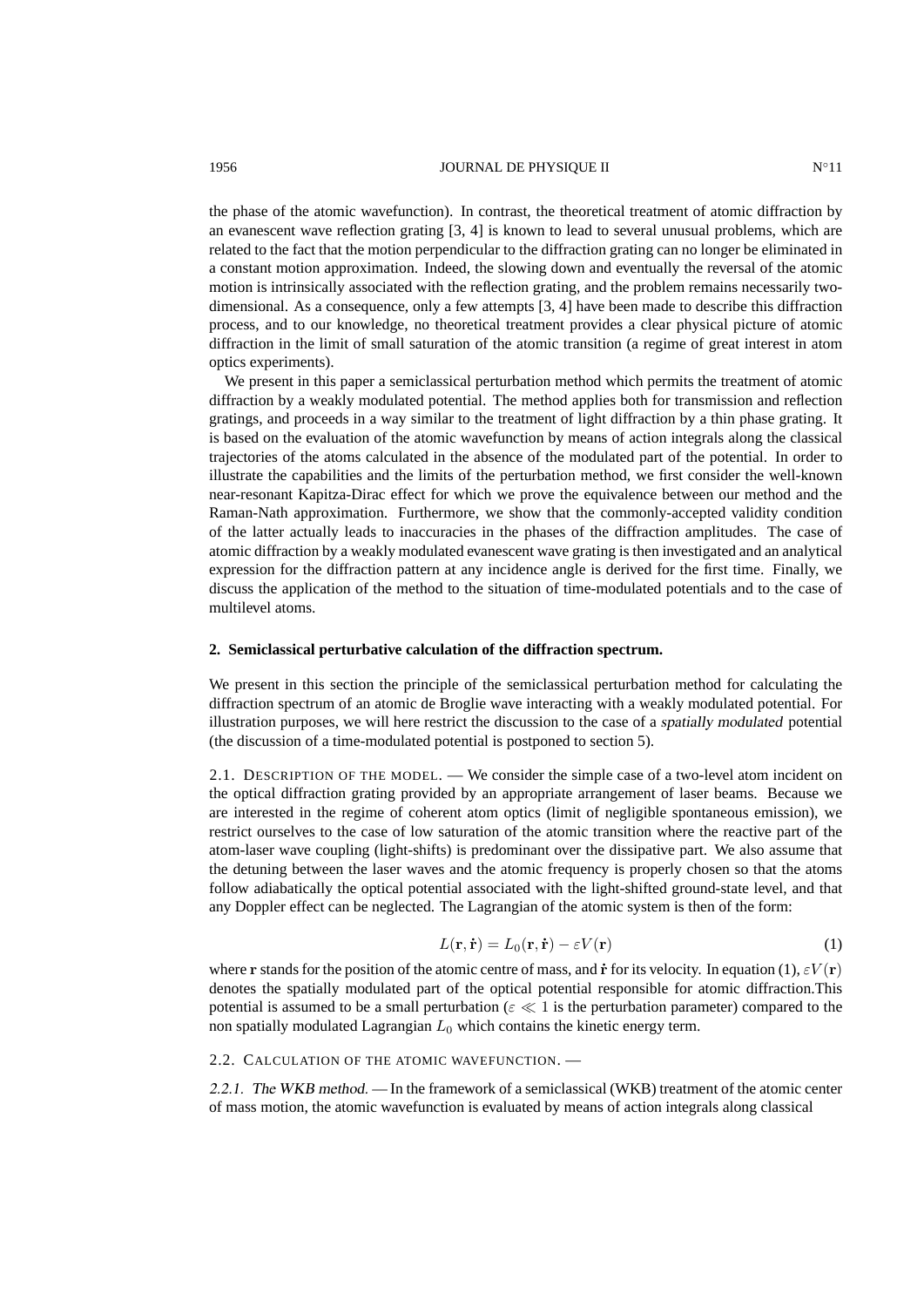atomic trajectories. As shown in Appendix A, assuming that at time  $t = t_i$ , the atoms have not yet interacted with the diffraction grating and that the atomic wavefunction corresponds to a plane wave of momentum  $\mathbf{p}_i$ , the wavefunction at position  $\mathbf{r}_f$  and time  $t_f$  is given by:

$$
\psi(\mathbf{r}_{\mathrm{f}},t_{\mathrm{f}})=\exp\left[\frac{i}{\hbar}S(\mathbf{r}_{\mathrm{f}},t_{\mathrm{f}}|\mathbf{p}_{\mathrm{i}},t_{\mathrm{i}})\right]
$$
\n(2)

where:

$$
S(\mathbf{r}_{\mathrm{f}},t_{\mathrm{f}}|\mathbf{p}_{\mathrm{i}},t_{\mathrm{i}})=\mathbf{p}_{\mathrm{i}}\cdot\mathbf{r}(t_{\mathrm{i}})+\int_{t_{\mathrm{i}}}^{t_{\mathrm{f}}}dtL[\mathbf{r}(t),\dot{\mathbf{r}}(t)]
$$
(3)

is the action integral along the classical trajectory  $r(t)$  solution of the Euler-Lagrange equations associated with the Lagrangian  $L$  (Eq.(1)), given the boundary conditions:

$$
\begin{cases}\n\mathbf{p}(t_i) = \mathbf{p}_i \\
\mathbf{r}(t_f) = \mathbf{r}_f\n\end{cases}
$$
\n(4)

with M the atomic mass, and the requirement that  $r(t_i)$  be situated outside the interaction region. Note that the first term in the right-hand side of equation (3) takes into account the fact that the boundary conditions (4) differ from the usual case where the initial and final positions of the trajectory are specified. This term is associated with the phase of the atomic wavefunction at the position  $r(t_i)$ .

It is interesting to note that the above-described method for evaluating the atomic wavefunction closely resembles the way one accounts for interference or diffraction effects in conventional optics (where optical paths are calculated along light rays derived from Fermats principle), and therefore is subject to the same validity conditions. More precisely, it requires that both the amplitude of the wavefunction and the optical potential vary slowly on the scale of the atomic de Broglie wavelength. It thus breaks down near the points where classical trajectories cross each other, e.g., near caustics or focal points. Another characteristics of the WKB method is that it requires the knowledge of the classical trajectories for the total Lagrangian L, which in practical application requires a numerical integration of the Euler-Lagrange equations.

2.2.2. The perturbation method. — We show here that by taking advantage of the weakness of the spatially modulated potential  $\varepsilon V(\mathbf{r})$ , it is in fact possible to evaluate the action integral (3) perturbatively up to leading order in  $\varepsilon$  using only the classical atomic trajectories for the unperturbed Lagrangian L [9, 10]. The interest of this method is that the unperturbed trajectories are often known analytically, and therefore allow for analytical derivations of the diffraction spectrum.

The perturbation method proceeds as follows. We expand the action integral (3) and the actual atomic trajectories  $\mathbf{r}(t)$ , solutions of the Euler-Lagrange equations for the perturbed Langrangian L, in powers of the small parameter  $\varepsilon$ :

$$
\begin{cases}\n\mathbf{r}(t) = \mathbf{r}_0(t) + \varepsilon \mathbf{r}_1(t) + \varepsilon^2 \mathbf{r}_2(t) + \cdots \\
S(\mathbf{r}_f, t_f | \mathbf{p}_i, t_i) = S_0 + \varepsilon S_1 + \varepsilon^2 S_2 + \cdots\n\end{cases}
$$
\n(5)

Note that  $\mathbf{r}_0(t)$  corresponds to the unperturbed classical trajectories, solutions of the equations of motion for the unperturbed Lagrangian  $L_0$ . Substituting equation (5) into (3), using equation (1) and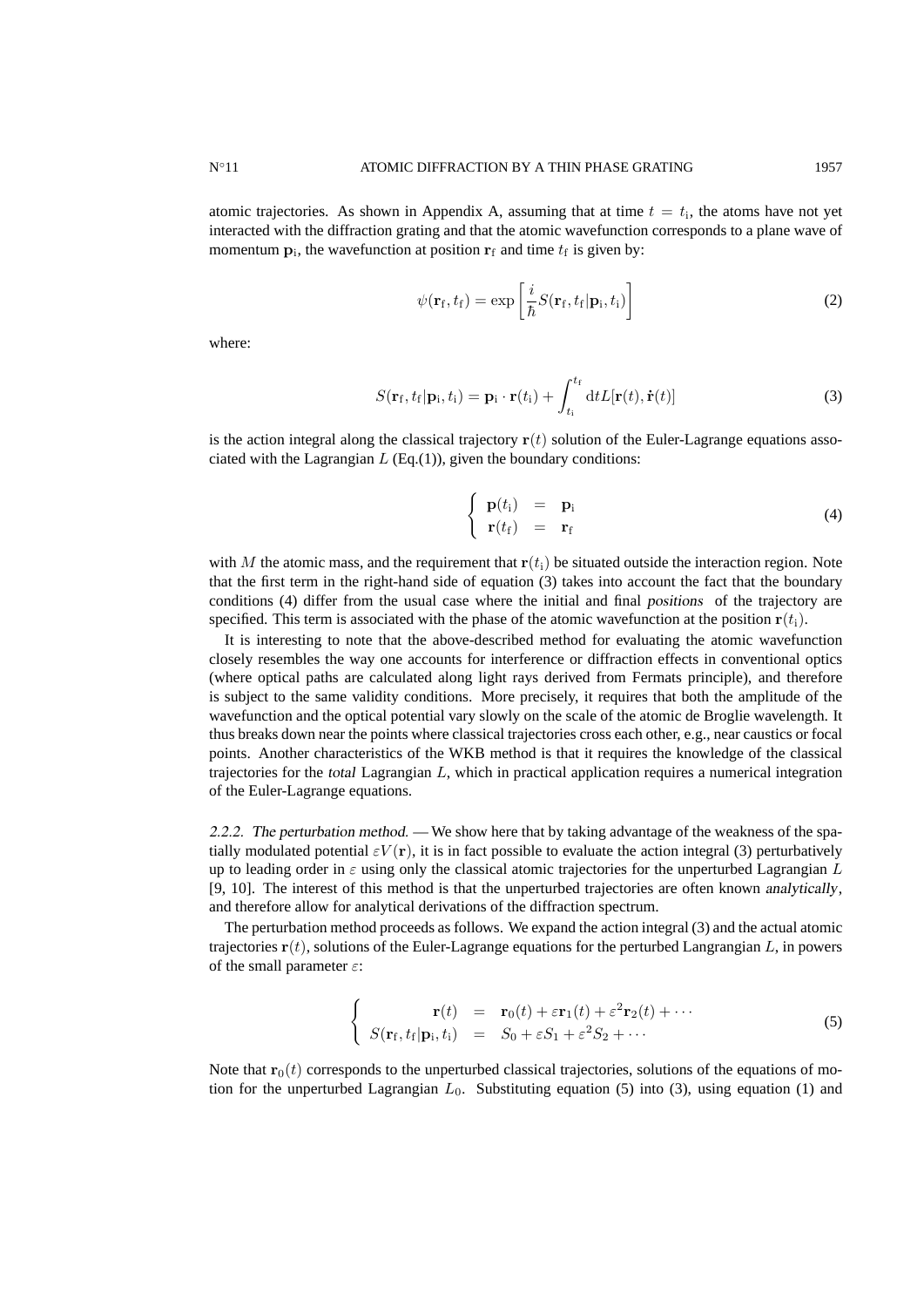separating the different orders in  $\varepsilon$ , we get a set of equations the three first of which are (see Appendix A):

$$
S_0 = \mathbf{p}_i \cdot \mathbf{r}_0(t_i) + \int_{t_i}^{t_f} dt L_0[\mathbf{r}_0(t), \dot{\mathbf{r}}_0(t)] \tag{6a}
$$

$$
S_1 = -\int_{t_1}^{t_f} dt V[\mathbf{r}_0(t)] \tag{6b}
$$

$$
S_2 = -\frac{1}{2} \int_{t_1}^{t_f} dt \, \mathbf{r}_1(t) \cdot \nabla V[\mathbf{r}_0(t)] \tag{6c}
$$

Equation (6a) is nothing but the exact action integral (3) in the limiting case  $\varepsilon = 0$  where the modulated part of the optical potential vanishes (no atomic diffraction). As a result, even though  $S_0$  is generally known analytically, it plays no role in the characterization of the diffraction spectrum and therefore will not be considered in the following. More relvant is equation (6b) which describes the phase-shift accumulated by the atom along its unperturbed trajectory  $\mathbf{r}_0(t)$ , due to the presence of the modulated part of the optical potential.  $S_1$  actually contains the first order information about the distortion of the atomic wavefront by the diffraction grating, and can thus be used to derive the diffraction spectrum. This is the central point of our perturbation treatment of atomic diffraction. It is clear however that such a method will only be accurate in the limit of small  $\varepsilon$ , and we now discuss its validity range. Consindering equations (2) and (5), it appears that an appropriate condition is that  $\varepsilon^2 S_2$  be sufficiently small compared to  $\hbar$ , in other words that the higher perturbation orders do not significantly affect the atomic wavefunction. Using equation (6c), the validity condition of our perturbation method thus reads:

$$
\frac{1}{2}\varepsilon^2 \left| \int_{t_i}^{t_f} dt \mathbf{r}_1(t) \cdot \nabla V[\mathbf{r}_0(t)] \right| \ll \hbar \tag{7}
$$

for all possible trajectories. In fact, it is interesting to find an upper limit for the left-hand side of equation (7) which permits a more transparent physical interpretation of the validity condition. Note first that the gradient  $-\varepsilon \nabla V$  is the additional force acting on the atom due to the modulated part of the potential. From the classical point of view, this force is responsible for the momentum transfer involved in the diffraction process. As a result, the time integral of the force will be of the order of the maximum momentum transfer  $\Delta p_{max}$  observed in the diffraction spectrum (see Fig. 1). Second  $|\varepsilon \mathbf{r}_1(t)|$  corresponds to the deviation of the atom from its unperturbed trajectory. Its maximum is  $\Delta r_{max}$ , the largest displacement observed after the atoms have excited the interaction region with the light grating (see Fig. 1). One thus obtains a condition for the validity of the perturbation method:

$$
\frac{1}{2}\Delta p_{max}\Delta r_{max} \ll \hbar \tag{8}
$$

which states that the error in the atomic phase due to the integration of the classical action along the unperturbed trajectory must be smaller than 1, in other words that our approximate semiclassical estimate of the atomic wavefunction be essentially the same as in the WKB method.

For illustration, let us consider the situation of a phase grating modulated along a single direction in space with a period a, and let  $n_{max}$  be the maximum diffraction order observed in the experiment. Condition (8) then reads:

$$
\Delta r_{max} \ll 2a/n_{max} \tag{9}
$$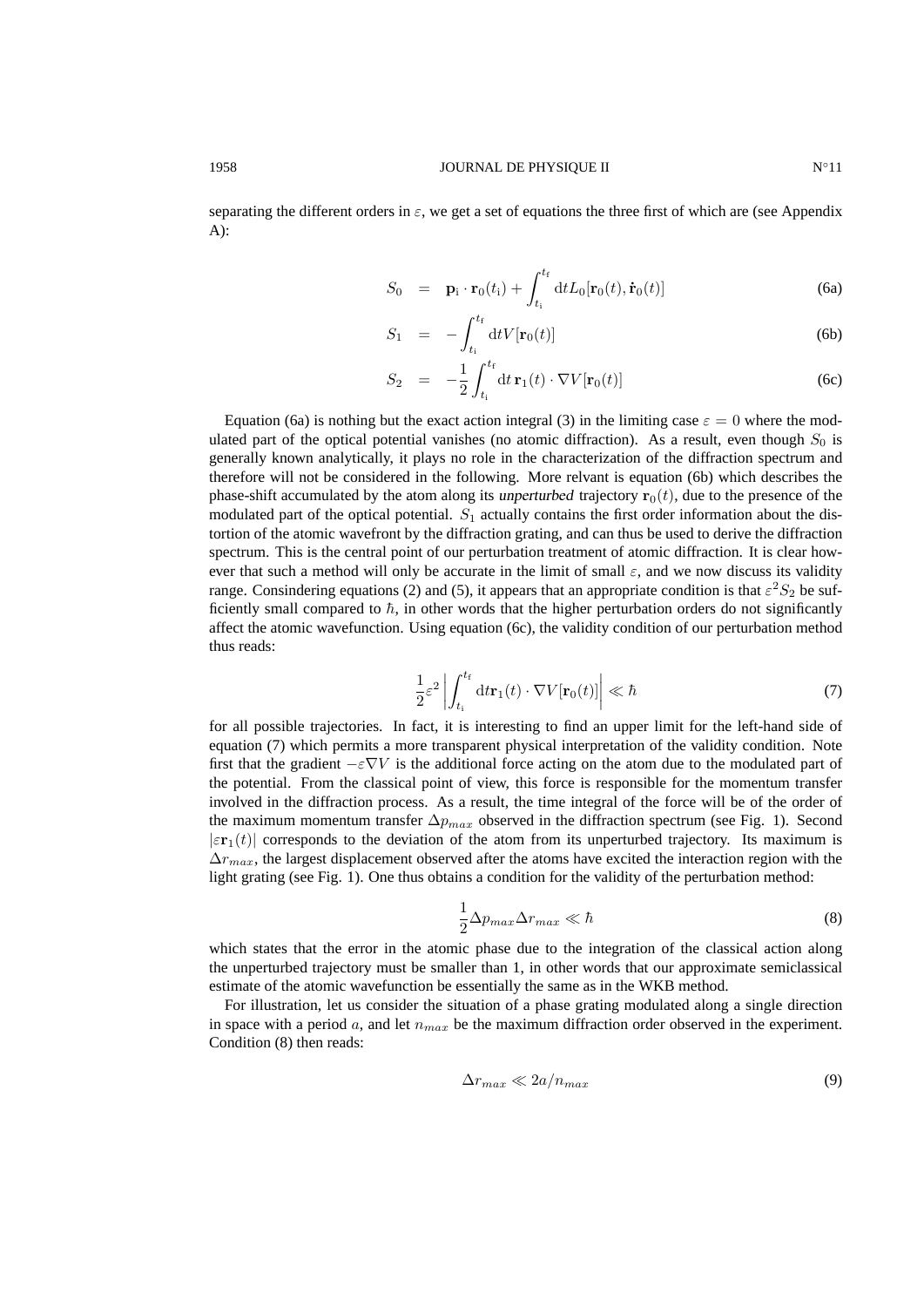

Fig. 1. — Perturbed (solid line) versus unperturbed (dashed line) atomic trajectories. At time  $t = t_f$  where the atoms exit the interaction region with the diffraction grating, the maximum deviation in momentum (resp. in position) between the perturbed and unperturbed atomic trajectories is  $\Delta p_{max}$  (resp.  $\Delta r_{max}$ ).

which means that the deviation of the atoms from their unperturbed trajectories must be small compared to the grating period divided by the maximum diffraction order. Note in particular that condition (9) is stronger than the validity condition of the WKB method, which requires that no caustics or focus points appear inside the interaction region between atoms and laser, and which reads:

$$
\Delta r_{max} \ll a \tag{10}
$$

As it happens, the validity condition (8) of the perturbation method embodies the range of applicability of the semiclassical method, provided however that the incident atomic de Broglie wavelength remains small compared to the spatial variation scale of the optical potential. Finally, it is possible to transport condition (8) from the spatial to the time domain by noticing that  $\Delta r_{max}$  is of the order of  $\Delta p_{max}/M$ times the typical interaction time  $\tau$  between the atoms and the light grating. In this way, one obtains a validity condition equivalent to (8) which reads:

$$
\frac{\Delta p_{max}^2}{2M}\tau \ll \hbar \tag{11}
$$

To conclude, we point out some important features of the above perturbative method. First, the method clearly establishes an analogy between atomic diffraction by a weakly modulated optical potential, and light diffraction by a thin phase grating. Second, it is valid no matter the form of the unperturbed atomic trajectories, and thus identically applies to transmission and reflection gratings. Third, as will be shown in the following, it generally leads to analytical expressions of the diffraction amplitudes because  $S_1$  only involves the unperturbed atomic trajectories which are often known analytically.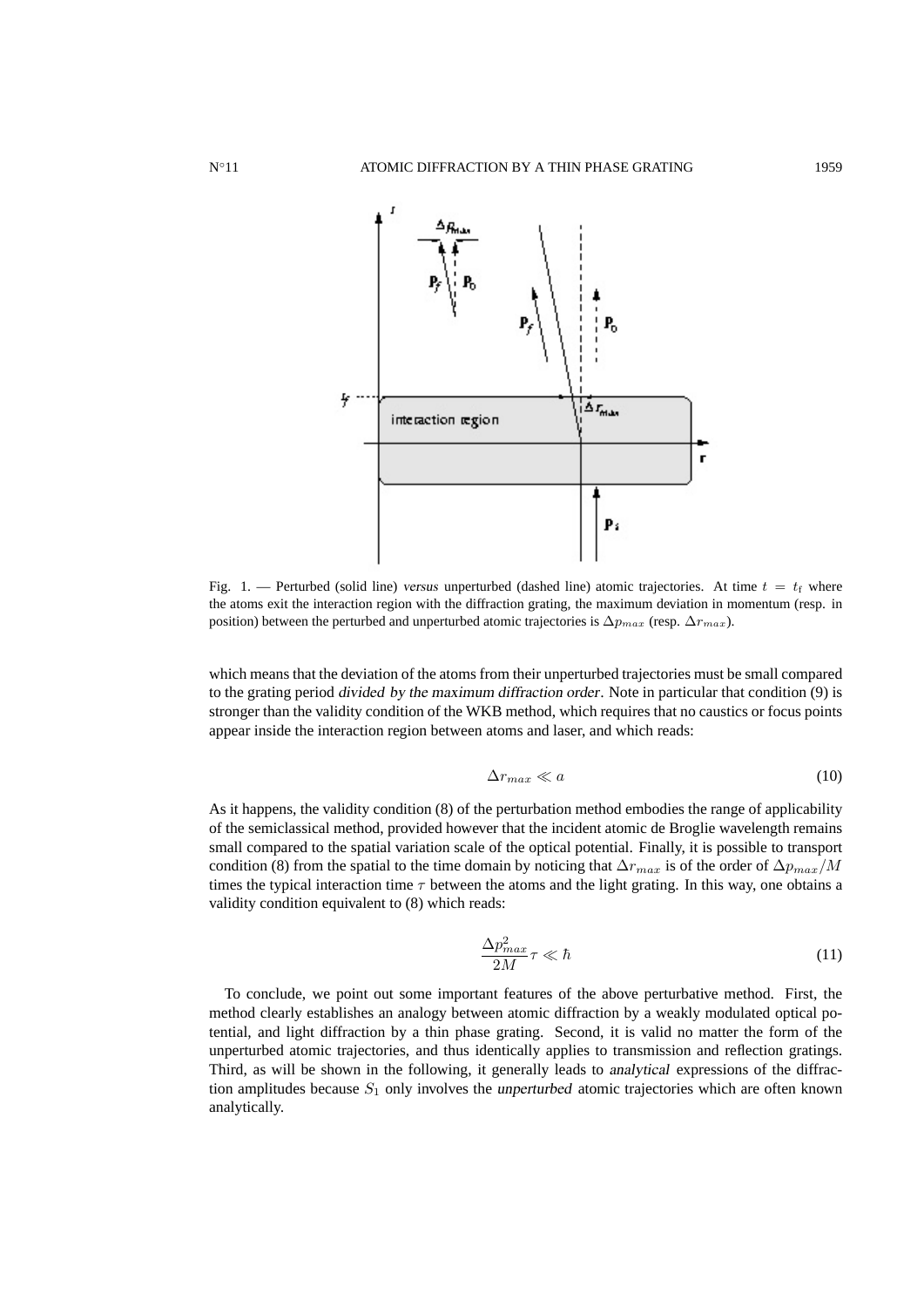#### 1960 **IOURNAL DE PHYSIQUE II** N∘11

2.3. CALCULATION OF THE ATOMIC DIFFRACTION SPECTRUM. — In a real experiment, atomic diffraction is observed at a distance from the grating much larger than its typical spatial modulation scale (generally of the order of a micron). As a result, the atomic wavefunction (2) evaluated just at the exit of the interaction region with the grating does not properly account for the observed diffraction pattern. In fact, it is necessary to propagate the atomic wavefunction in the far-field region for obtaining the appropriate diffraction spectrum. Here are summarized the main results of Appendix B, where the detailed derivation of the diffraction spectrum is presented.

For illustration purposes, we consider a two-dimensional geometry  $(x-z)$  plane) where atoms are incident from  $z = -\infty$  with momentum  $p_i$  on a diffraction grating with spatial modulation of period a in the x direction (the formalism can be generalized straightforwardly to a three-dimensional situation). Because of the periodicity of the grating, the atomic diffraction spectrum displays a discrete pattern. The diffraction orders are labeled by an integer number n which denotes the momentum transfer  $n\hbar q$ (with  $q = 2\pi/a$ ) from the grating to the atoms in the x direction. It follows from energy conservation during the diffraction process that the atomic momentum  $\mathbf{p}^{(n)} = (p_x^{(n)}, p_z^{(n)})$  associated with the *n*-th diffraction order reads:

$$
\begin{cases}\n p_x^{(n)} = p_{i,x} + n\hbar q \\
 p_z^{(n)} = \sqrt{p_i^2 - (p_x^{(n)})^2}\n\end{cases}
$$
\n(12)

where  $p_{i,x}$  is the component of the incident atomic momentum along the x axis. As shown in Appendix B, the diffraction amplitude  $a_n$  associated with the *n*-th diffraction order can be evaluated from the value of the atomic wavefunction on a surface  $z = z_f$  located at the exit of the interaction region between the atoms and the light grating. More precisely, two situations can be distinguished depending on the way the atomic wavefunction is evaluated.

• Derivation from the WKB wavefunction. — In the case where the atomic wavefunction is evaluated following the WKB method (Sect. 2.2.1), the diffraction amplitudes are given by (see Appendix B):

$$
a_n = \frac{1}{2a} \int_0^a dx_f \left[ 1 + \frac{p_{\rm f,z}(x_{\rm f})}{p_z^{(n)}} \right] \psi(\mathbf{r}_{\rm f}) \exp\left(-\frac{i}{\hbar} \mathbf{p}^{(n)} \cdot \mathbf{r}_{\rm f}\right)
$$
(13)

where  $\mathbf{r}_f = (x_f, z_f)$  belongs to the ideally infinite surface  $z = z_f$  and  $p_{f,z}(x_f)$  denotes the z-component of the atomic momentum associated with the classical perturbed trajectory  $r(t)$  satisfying the boundary conditions (4). It is important to note that equation (13) does not merely correspond to the Fourier transform of the atomic wavefunction after the interaction with the diffraction grating. A difference indeed arises due to the supplementary factor in square brackets, which accounts for the angle of inclination of the trajectories with respect to the normal of the surface  $z = z_f$ .

• Derivation from the perturbation method. — In the case where the atomic wavefunction is evaluated following the perturbation method described in section 2.2.2, it is consistent to evaluate the diffraction amplitudes by substituting condition  $(11)$  into equation  $(13)$ . As shown in Appendix B, this yields:

$$
a_n = \frac{1}{a} \int_0^a \mathrm{d}x_f \psi(\mathbf{r}_f) \exp\left(-\frac{i}{\hbar} \mathbf{p}^{(n)} \cdot \mathbf{r}_f\right) \tag{14}
$$

which is the simple Fourier transform of the atomic wavefunction after the atom-grating interaction.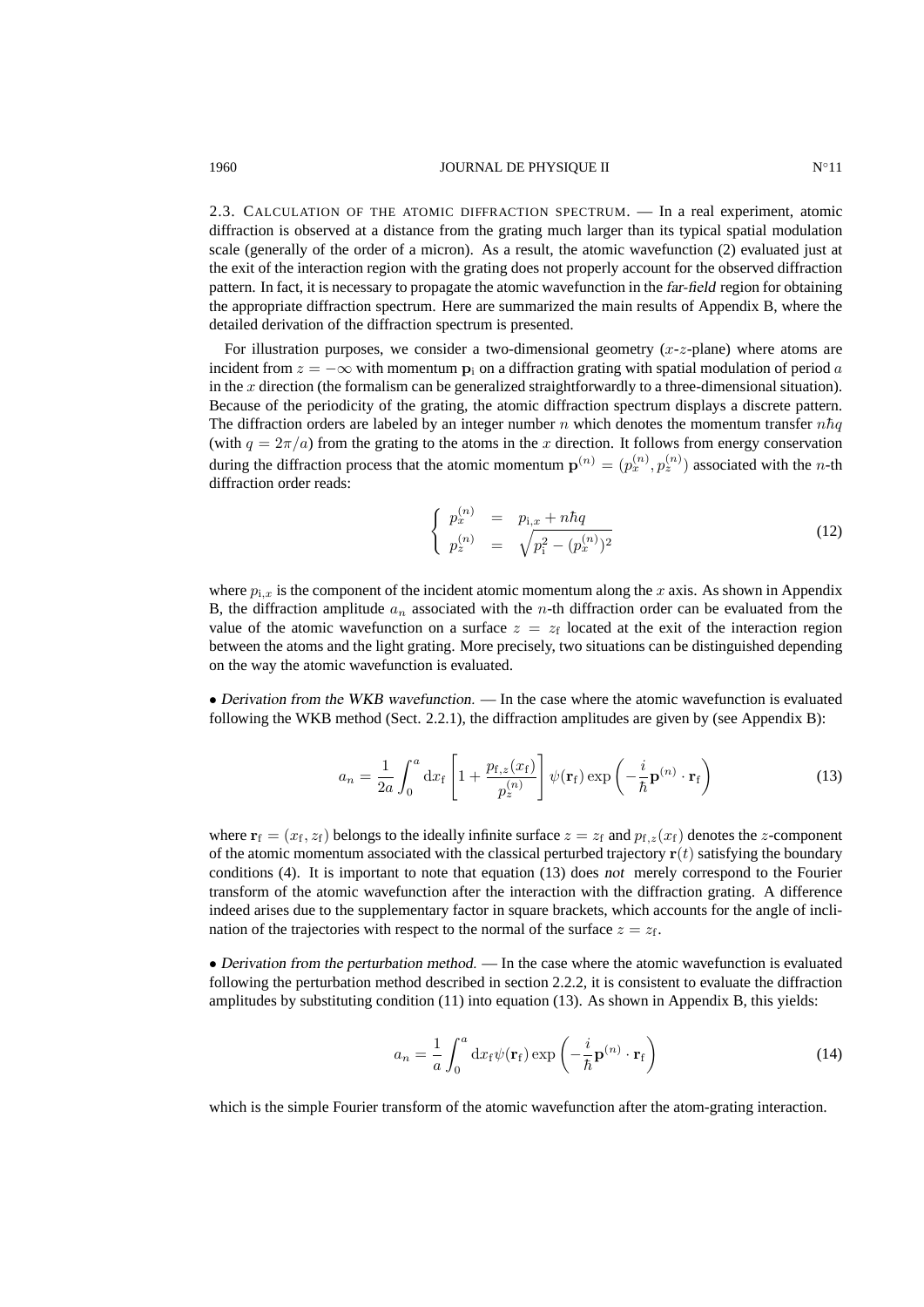#### **3. Illustration example: diffraction by a Gaussian standing wave.**

We illustrate in this section the capabilities of our perturbation method by considering the well-known case of atomic diffraction by a Gaussian standing wave, leading to the nearly-resonant Kapitza-Dirac effect. We show that our method recovers the analytical expression for the diffraction orders [1, 2] at any incident angle, and we prove its equivalence to the Raman-Nath approximation. The validity condition (8) of the method is verified by comparison with numerical WKB calculations, and we show that the accepted validity conditon of the Ranam-Nath approximation can lead to inaccuracies in the evaluation of the phases of the diffraction amplitudes.

3.1. CALCULATION OF THE DIFFRACTION SPECTRUM. — Consider a two-dimensional geometry where an atomic beam of momentum  $\mathbf{p}_i$  crosses the waist w of a Gaussian standing wave at the incidence angle  $\theta$  ( $\theta = 0$  at normal incidence), and assume that the atomic kinetic energy is much larger than the height of the optical potential provided by the light field. The Lagrangian describing the atom dynamics thus takes the form (1) with:

$$
L_0 = \frac{1}{2}M\dot{\mathbf{r}}^2 \tag{15a}
$$

$$
\varepsilon V(\mathbf{r}) = \frac{\varepsilon}{\sqrt{2\pi}} V_1 \exp(-2z^2/w^2)(1+\cos 2kx)
$$
 (15b)

where  $k = 2\pi/\lambda$  is the wavevector associated with the laser wavelength  $\lambda$ . As described in section 2.2.2, the perturbation method is based on the evaluation of the action integral  $S_1$  (Eq. (6b)) describing the phase-shift undergone by the atoms along their unperturbed trajectories  $\mathbf{r}_0(t) = (x_0(t), z_0(t))$ which read:

$$
\begin{cases}\nx_0(t) = x_1 + \frac{p_{1,x}}{M}t \\
z_0(t) = \frac{p_{1,z}}{M}t\n\end{cases}
$$
\n(16)

The physical origin of the phase-shift can be visualized in figure 2a where we have projected the trajectories (16) onto the perturbation potenial (15b). More precisely,  $S_1$  is evaluated by substituting equations (15b) and (16) into (6b). One thus gets:

$$
S_1 = -\frac{1}{2} V_1 \tau (1 + \beta_{KD}(\theta) \cos 2kx_1)
$$
 (17)

where  $\tau = Mw/p_{i,z}$  is the typical interaction time between the atoms and the laser wave, and  $\beta_{KD}(\theta)$ is a real parameter describing the amplitude of the phase modulation which depends on the incidence angle  $\theta$  [11]:

$$
\beta_{KD}(\theta) = \exp\left(-\frac{1}{2}(kw\tan\theta)^2\right) \tag{18}
$$

Note that the Kapitza-Dirac incidence factor  $\beta_{KD}$  decreases exponentially with the parameter kw tan  $\theta =$  $k(p_{1,x}/M)\tau$ , which corresponds to the dimensionless displacement of the atoms along the standing wave direction during the typical interaction time  $\tau$ . In particular,  $\beta_{KD} = 1$  (maximum value) at normal incidence, whereas  $\beta_{KD}$  tends toward zero at grazing incidence (because of the spatial averaging of the potential modulation).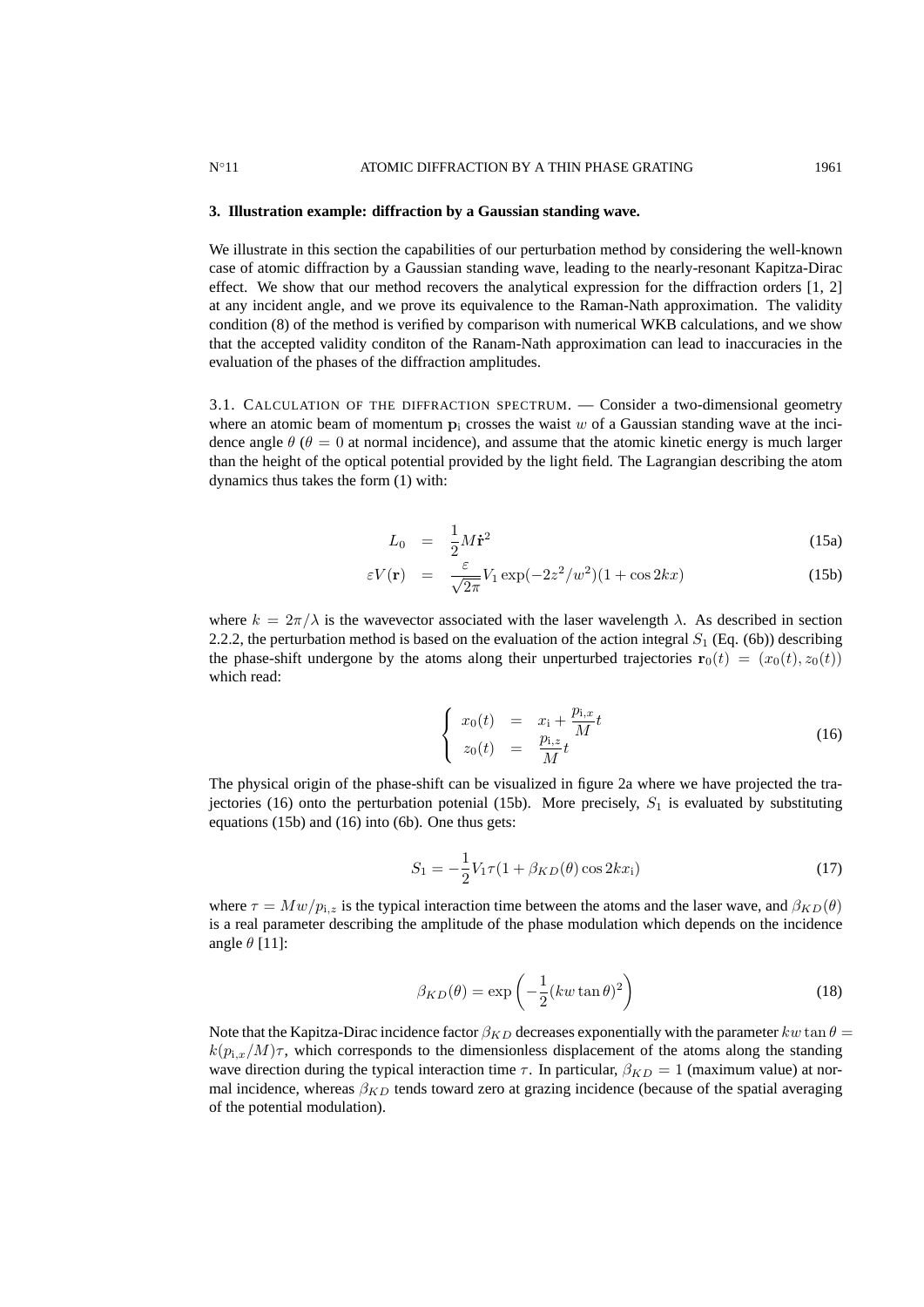

Fig. 2. — Unperturbed atomic trajectories (bold lines) projected onto the perturbation potential  $\varepsilon V$ (mesh). The atomic diffraction process results from the spatially modulated phase-shift undergone by the atoms along their unperturbed trajectories where they interact with the perturbation potential. (a) Case of a Gaussian standing wave. (b) Case of an evanescent wave reflection grating  $(x-z)$  coordinates). Note that the potential surface only corresponds to the spatially modulated part of the optical potential, and thus takes both positive and negatibe values. (c) Same as figure 2b, but  $x$ -time coordinates. Note the analogy with the case of figure 2a.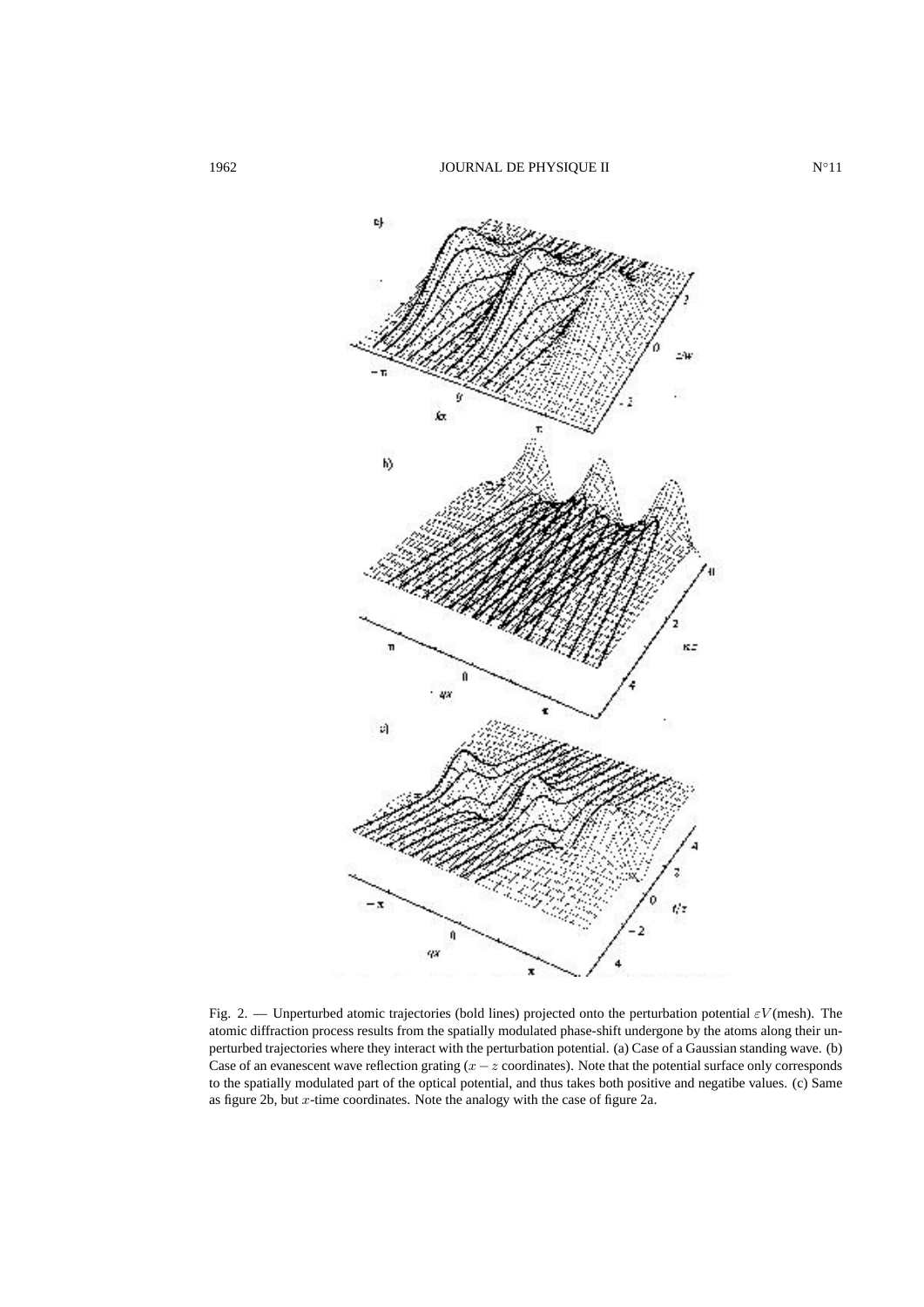Finally, using equations (17), (5) and (2), one obtains:

$$
\psi(x_{\rm f}, z_{\rm f}) \propto \exp\left[-\frac{i}{2\hbar} \varepsilon V_1 \tau \beta_{KD}(\theta) \cos[2k(x_{\rm f} - z_{\rm f} \tan \theta)]\right]
$$
(19)

from which the populations of the diffraction orders follow straightforwardly (see Eq. (14)):

$$
|a_n|^2 = J_n^2 \left[ \beta_{KD}(\theta) \frac{\varepsilon V_1 \tau}{2\hbar} \right]
$$
 (20)



Fig. 3. — Populations of the diffraction orders  $n = 1$ -3 versus the incidence angle  $\theta$  (diffraction orders n and  $-n$  are equally populated). (a) Case of a Gaussian standing wave transmission grating, with  $w = 100\lambda$  and  $\varepsilon V_1 \tau/(2\hbar) = 3$ . The diffraction pattern displays a dramatic dependence on  $\theta$  on the scale of a few mrad. (b) By contrast, the evanescent wave reflection grating leads to a diffraction spectrum which varies much more smoothly with the incidence angle ( $\kappa = q$ ,  $\varepsilon p_{i,z}/(\hbar \kappa) = 3$ ).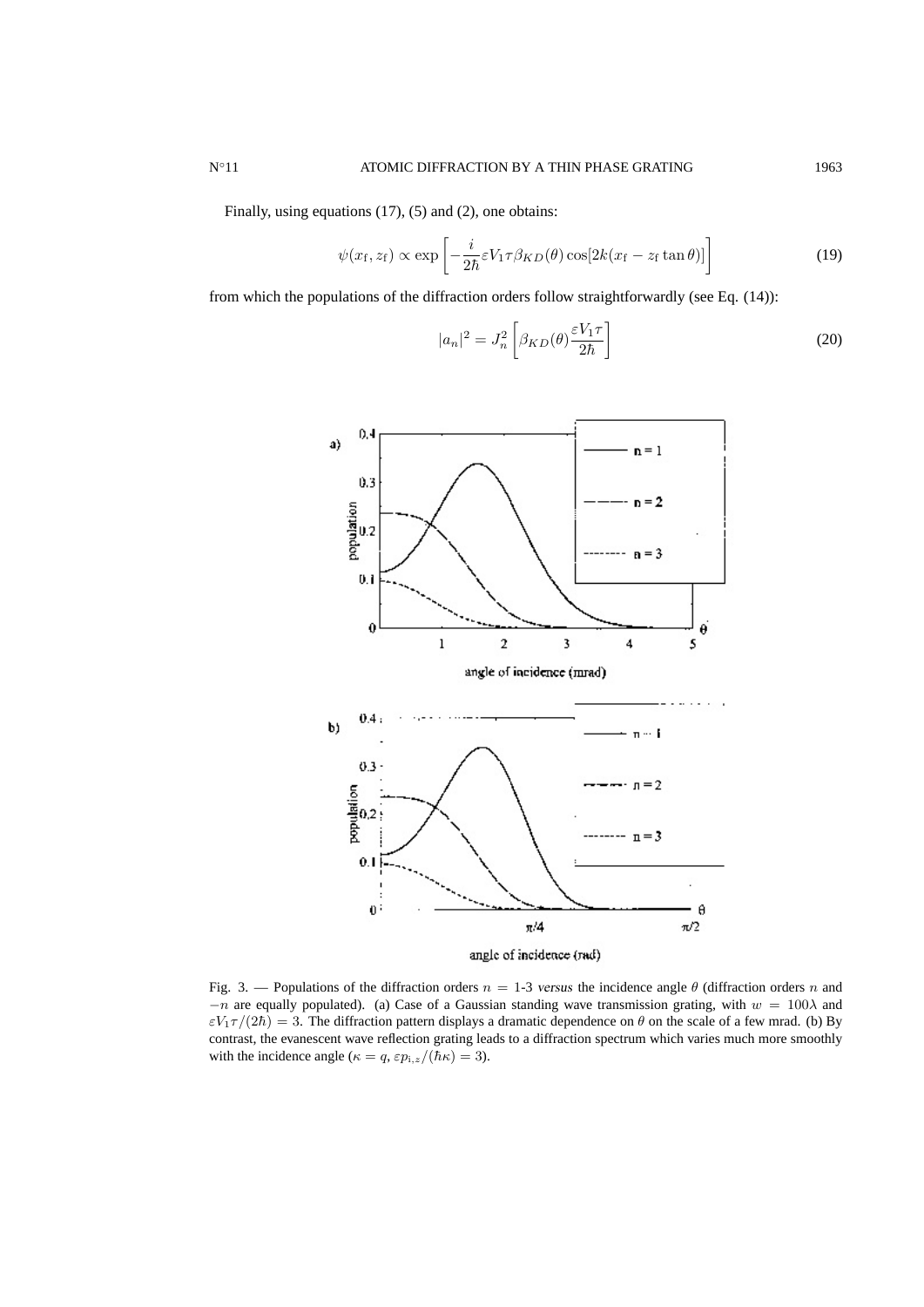with  $J_n$  the n-th Bessel function of integer order. Note that equation (20) exactly corresponds to the result derived by Martin et al. [12] using the Raman-Nath approximation. Note also that the estimate (20) is subject to the condition (11), which can be written in the form:

$$
4n_{max}^2 E_R \tau \ll \hbar \tag{21}
$$

where  $E_R = \hbar^2 k^2 / 2M$  is the one-photon recoil energy, and  $n_{max}$  is the maximum diffraction order, given approximately by  $n_{max} \approx \beta_{KD} \frac{\varepsilon V_1 \tau}{2 \hbar}$ .

We have represented in figure 3a the dependence of the populations of the three first diffraction orders as a function of the angle of incidence  $\theta$ , for a typical experimental value of the laser waist  $w = 100\lambda$ [12]. As reported in [12], the diffraction spectrum is found to display a dramatic sensitivity on the incidence angle on the scale of 5 mrad. This property results from the large value of  $w$  used in figure 3a as well as in the experiment of reference [12] (see Eqs. (18) and (20).

3.2. COMPARISON WITH THE RAMAN-NATH APPROXIMATION. — As shown above, the perturbation method allows us to recover exactly the analytical expression for the populations of the diffraction orders obtained using the Raman-Nath approximation. We show here that both approaches are actually equivalent in the case of a Gaussian standing wave diffraction grating.

Let us briefly recall the main features of the Raman-Nath approximation [2, 12]. This approach is based on the Schrödinger equation describing the interaction between fast atoms of incident momentum  $p_i$  and the laser standing wave. In the interaction picture and after adiabatic elimination of the excited state, this equation reads:

$$
i\hbar \partial_t \psi(x,t) = \left(-\frac{\hbar^2}{2M} \frac{\partial^2}{\partial x^2} + \varepsilon V[\mathbf{r}_0(t)]\right) \psi(x,t)
$$
 (22)

where V is defined as in equation (15b) and  $\mathbf{r}_0(t)$  as in equation (16). The atomic wavefunction is then Fourier-expanded as  $\psi(x,t) = \sum_n a_n(t)e^{2inkx}$ , and the diffraction amplitudes  $a_n$  are found to satisfy:

$$
\begin{split} i\dot{a}_n &= \frac{\varepsilon}{2\sqrt{2\pi}} V_1 \exp(-2t^2/\tau^2) \times \\ &\times (a_{n-1}e^{2ikp_{i,x}/Mt} + 2a_n + a_{n+1}e^{-2ikp_{i,x}/Mt}) + 4n^2 E_R a_n. \end{split} \tag{23}
$$

Finally, the kinetic energy term in equation (23) is neglected compared to the average atom-field coupling, provided that the Raman-Nath condition is fulfilled:

$$
4n_{max}^2 E_R \ll \varepsilon \beta_{KD} V_1 \tag{24}
$$

Hence expression (20) is readily obtained.

In fact, the Raman-Nath approximation is equivalent to the Schrödinger equation (22) without the kinetic energy term, the solution of which:

$$
\psi(x_{\rm f}, t_{\rm f}) \propto \exp\left(-\frac{i}{\hbar} \varepsilon \int_{t_{\rm i}}^{t_{\rm f}} dt V[\mathbf{r}_0(t)]\right) \tag{25}
$$

is rigorously equivalent to the result (19) obtained using the perturbation method. It is important to note however that despite the mathematical equivalence between the Raman-Nath approximation and the perturbation method, both approaches are associated with different validity conditions. Indeed, whereas condition (21) applies to the latter, the Raman-Nath approach is associated with equation (24) which can be rewritten using the expression of  $n_{max}$  in the form: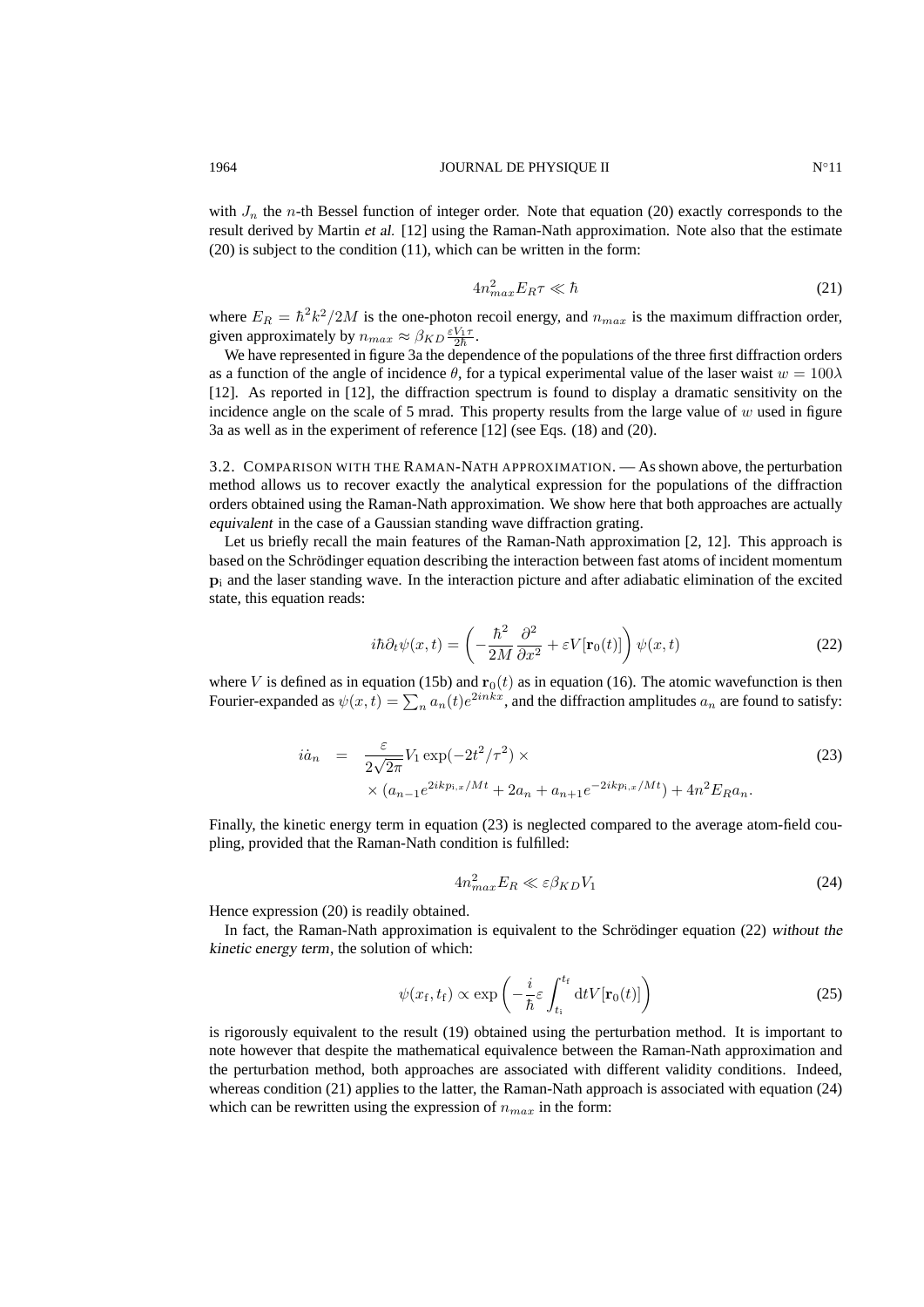$$
2n_{max}E_R\tau \ll \hbar \tag{26}
$$

Thus condition (21) is more severe than condition (26) by a factor of the order of  $n_{max}$ , which can be significantly larger than 1. We show in the following section that as far as the populations of the diffraction orders are concerned, conditions (21) and (26) are not easily distinguishable, but that equation (21) is actually more accurate than (26) for the estimate of the phases of the diffraction amplitudes.

3.3. COMPARISON WITH WKB CALCULATIONS. — Here we discuss in more details the validity of the perturbation method, by comparing it to the WKB treatment of atomic diffraction. In view of section 2, one can express the WKB wavefunction  $\psi_{\text{WKB}}$  in terms of the perturbed wavefunction  $\psi_{\text{pert}}$ as:

$$
\psi_{\rm WKB} = \psi_{\rm pert} e^{i\delta\phi} \tag{27}
$$

where in the limit of small deviations between the two approaches,

$$
\delta\phi(x_{\rm f}) \approx -\eta\sin^2[2k(x_{\rm f} - z_{\rm f}\tan\theta)].\tag{28}
$$

Here  $\eta = 4n_{max}^2 E_R \tau / \hbar$  is the small parameter from condition (21). As a result, from equation (27) and neglecting possible asymmetries in the diffraction, the diffraction spectrum derived from the perturbation method appears as the convolution of the WKB diffraction spectrum with the Fourier transform of the function:

$$
\exp(i\delta\phi) = e^{-i\eta/2} \sum_{m=-\infty}^{+\infty} i^m J_m(\eta/2) \exp[4imk(x_f - z_f \tan \theta)] \tag{29}
$$

which only displays even diffraction orders, and has a typical width  $\delta m \approx \eta$ .

In the limit  $\eta \gg 1$  where condition (21) is not fulfilled, the convolution spectrum is large and thus the diffraction spectrum derived using the perturbation method differs significantly from the WKB spectrum. In contrast, in the limit  $\eta \ll 1$  where the validity condition (21) is fulfilled, the convolution spectrum is narrow, and hence the perturbation method is a good approximation. Quantitatively, the second order expansion of function (29) reads:

$$
\exp(i\delta\phi) \approx \exp(i\delta\phi) \approx \left[1 + i\frac{\eta}{2}\cos[4k(x_f - z_f\tan\theta)] - \frac{\eta^2}{8}\cos[8k(x_f - z_f\tan\theta)] - \frac{\eta^2}{16}\right].
$$
\n(30)

As far as the phases of the diffraction amplitudes are concerned, the difference between the WKB and the perturbation method thus reduces to a global phase-factor  $e^{i\eta/2}$ . It is also possible to compare the populations of the diffraction orders using equation (30). After a straightforward calculation, one finds:

$$
|a_{n,\text{pert}}|^2 - |a_{n,\text{WKB}}|^2 \approx -\frac{\eta^2}{16} \left[ 2J_n(J_n + J_{n-4} + J_{n+4}) - (J_{n-2} + J_{n+2})^2 \right] \tag{31}
$$

where the argument of the Bessel functions is the same as in equation (20). Since the term in square brackets is typically of the order of unity, we see that the populations of the diffraction orders derived from the WKB and the perturbation method only differ by a fraction of  $\eta^2$ . It is important to note that the perturbation method, and hence the Raman-Nath approximation, is therefore much more accurate for the evaluation of the modulus square than for the estimate of the phases of the diffraction amplitudes.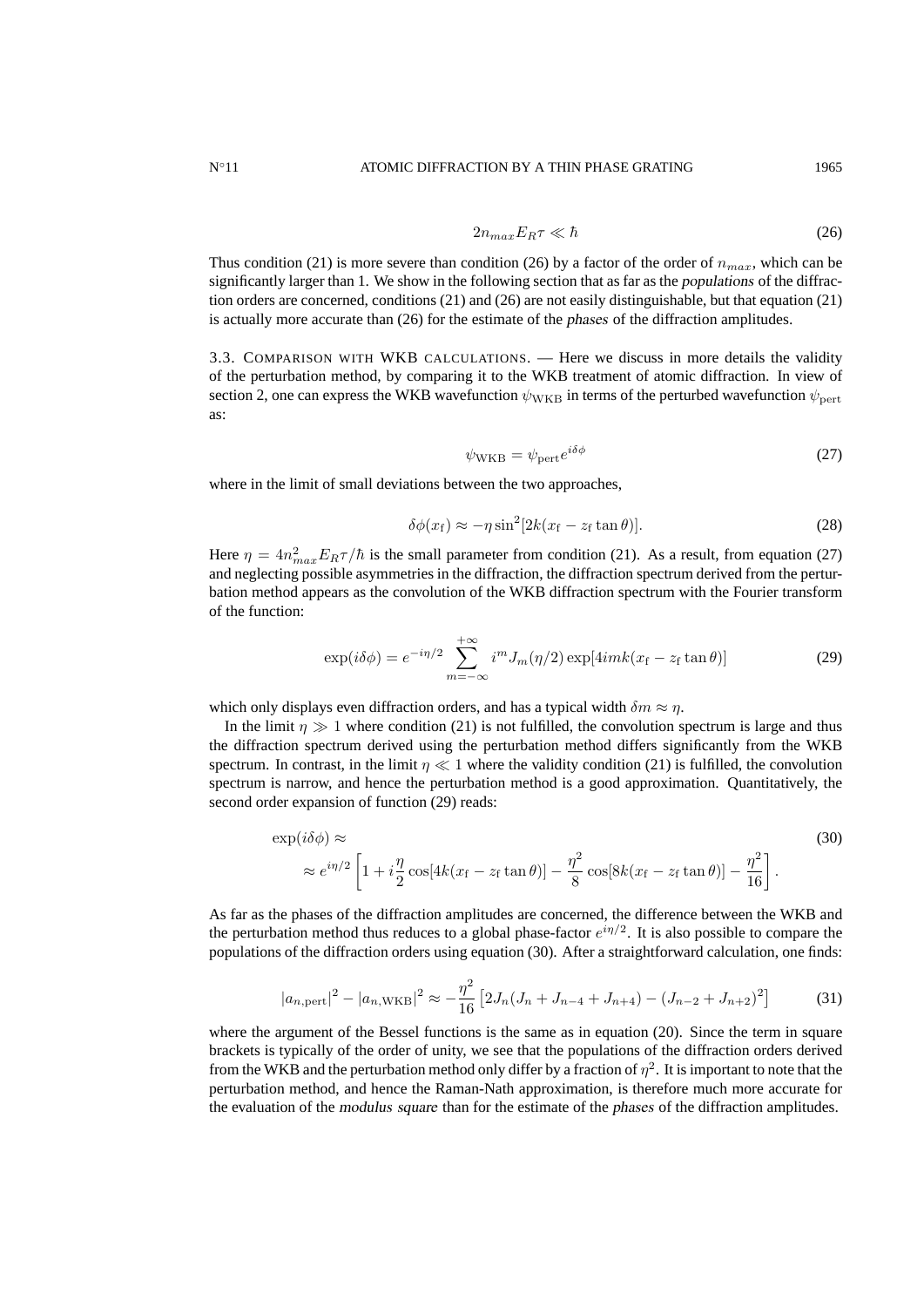# 1966 **IOURNAL DE PHYSIQUE II** N°11

We have performed numerical WKB calculations of the diffraction spectrum, and compared the results with those of the perturbation method. We have confirmed that in the case where condition (21) was fulfilled, the phases of the diffraction amplitudes actually differ by the amount  $-\eta/2$ . The populations of the diffraction orders were not clearly distinguishable as expected from the smallness of  $\eta^2$ . We have been particularly interested in the range of parameters where condition (26) was fulfilled, whereas condition (21) was not. In the parameter space that we have explored, we have observed that the populations of the diffraction orders were still given to a good approximation by equation (20), but that the phases of the diffraction amplitudes actually differed significantly from the WKB estimates.

In conclusion, it turns out that the validity of both the perturbation method and the Raman-Nath approximation are subject to one condition for the phases (Eq. (21)) and to another for the modulus square (Eq. (26)) of the diffraction amplitudes.

#### **4. Diffraction by an evanescent wave reflection grating.**

We consider in this section the atomic diffracton process associated with the reflection grating provided by an evanescent wave having a small standing wave component. Similar to the analogy between the Kapitza-Dirac effect and light diffraction by an acoustic wave, one might expect the evanescent wave reflection grating to be similar to the light diffraction grating produced by surface acoustic waves (where the periodic undulations of the free surface act as a surface grating). In fact, important differences arise between atom and conventional optics concerning the reflection gratings. First, the repulsive potentials of atomic mirrors typically vary on the scale of the optical wavelength, which is generally much larger than the de Broglie wavelength of the incident atoms. The situation is reversed in conventional optics where metallic or dielectric surfaces achieve spatial changes in the refractive index on a spatial scale much smaller than the optical wavelength. Second, from a geometrical optics point of view, atomic trajectories display properties different from those of light rays because of the nonzero atomic mass. For instance, the fact that an atom can be decelerated until its velocity is zero has no equivalent in conventional optics. We show here that in the semiclassical regime of reflection, the evanescent wave reflection grating is actually much more closely analogous to the transmission than to the reflection grating of conventional optics. More precisely, we prove that it is equivalent to the transmission grating produced by a standing laser wave having an Eckart profile ( $\propto$  sech<sup>2</sup>). Analytical expressions for the populations of the diffraction orders at any incidence angle are obtained, and the experimental conditions for observing the diffraction spectrum in the thin phase grating limit are briefly discussed.

4.1. CALCULATION OF THE DIFFRACTION SPECTRUM. — Consider a two-dimensional geometry where an ensemble of laser-cooled atoms of momentum  $p_i$  is incident on an evanescent wave reflection grating [3, 4] having a small standing wave component. Let  $\theta$  denote the angle between  $p_i$  and the normal of the mirror, and assume that the optical potential height provided by the evanescent wave is larger than the incident kinetic energy of the atoms. The Lagrangian describing the atom dynamics thus takes the form (1) with [13]:

$$
L_0 = \frac{1}{2}M\dot{\mathbf{r}}^2 - V_1e^{-2\kappa z}
$$
 (32a)

$$
\varepsilon V(\mathbf{r}) = \varepsilon V_1 e^{-2\kappa z} \cos 2qx \tag{32b}
$$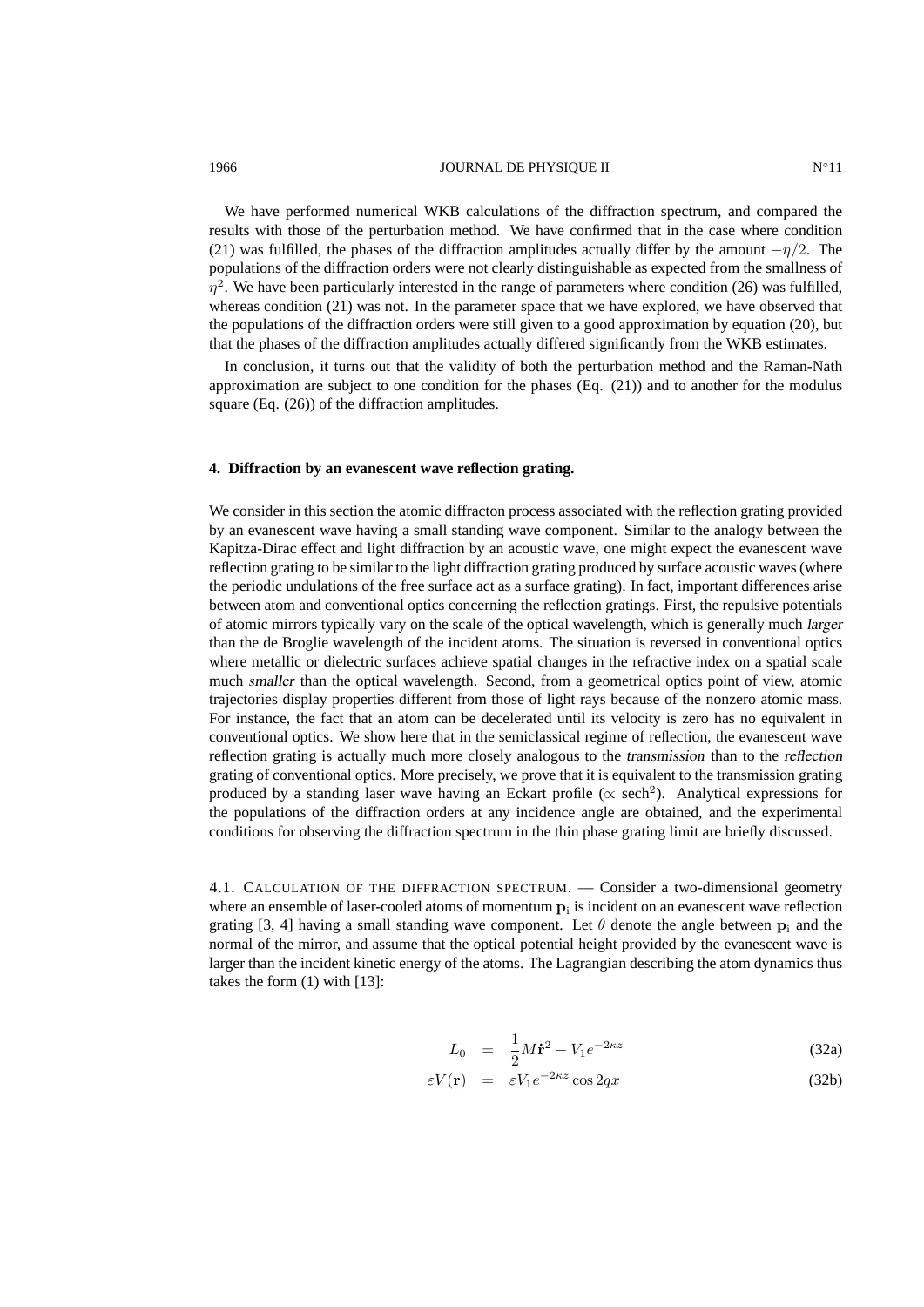where the wavevectors  $\kappa$  and q are typically of the order of the vacuum wavevector  $k = 2\pi/\lambda$  associated with the laser wavelength  $\lambda$ . Following the semiclassical perturbation method described in section 2.2.2, we first derive the unperturbed atomic trajectories  $\mathbf{r}_0(t) = (x_0(t), z_0(t))$  which are given by [14]:

$$
\begin{cases}\nx_0(t) = x_1 + \frac{p_{i,x}}{M}t \\
z_0(t) = -\frac{1}{2\kappa} \ln\left[\frac{p_{i,z}^2}{2MV_1}\text{sech}^2(t/\tau)\right]\n\end{cases}
$$
\n(33)

where  $\tau = M/\kappa p_{i,z}$  it the typical reflection time of the atom on the evanescent wave mirror. Second, we evaluate the action integral  $S_1$  (Eq. (6b)) by time-integration of the perturbation potential experienced by the atoms along their unperturbed trajectories (see Fig. 2). Using equations (32b) and (33), this potential is found to be:

$$
\varepsilon V(t) = \varepsilon \frac{p_{i,z}^2}{2M} \cos[2q(x_i + p_{i,x}/Mt)] \operatorname{sech}^2(t/\tau). \tag{34}
$$

By comparison with equations (15b) and (16), it clearly appears that equation (34) is analogous to the perturbation potential experienced by the atoms in the Kapitza-Dirac geometry discussed in section 3 with the following substitutions:

$$
\begin{cases}\nV_1 \to \sqrt{2\pi} p_{i,z}^2 / 2M \\
k \to q \\
w \to 1/\kappa \\
\exp(-2z^2/w^2) \to \operatorname{sech}^2(\kappa z).\n\end{cases}
$$
\n(35)

This shows that in the limit of a small standing wave component, the evanescent wave reflection grating actually behaves as a transmission grating (see Fig. 2). This is because the optical potential associated with the evanescent wave varies very smoothly on the scale of the incident de Broglie wavelenght [15].

Substituting equation (34) into expression (6b), one readily obtains:

$$
S_1 = -\beta_{EW}(\theta) \frac{p_{i,z}}{\kappa} \cos 2qx_i
$$
\n(36)

where  $\beta_{EW}(\theta)$  is the evanescent wave incidence parameter analogous to equation (18) given by:

$$
\beta_{EW}(\theta) = \frac{\pi \tan \theta \, q/\kappa}{\sinh(\pi \tan \theta \, q/\kappa)}
$$
(37)

which has a similar asymptotic behaviour as  $\beta_{KD}$  (Eq.(18)) as  $\theta$  tends toward 0 or  $\pi/2$ . Finally, using equations (36), (5), (2) and (14), it is straightforward to derive the populations of the diffraction orders which are found to read:

$$
|a_n|^2 = J_n^2 \left( \varepsilon \beta_{EW}(\theta) \frac{p_{i,z}}{\hbar \kappa} \right). \tag{38}
$$

Note that equation (38) is analogous to expression (20) with the replacements (35), as expected from the analogy with the Kapitza-Dirac effect. Note also that the argument of the Bessel functions (or equivalently the number of observable diffraction orders) is here proportional to the incident momentum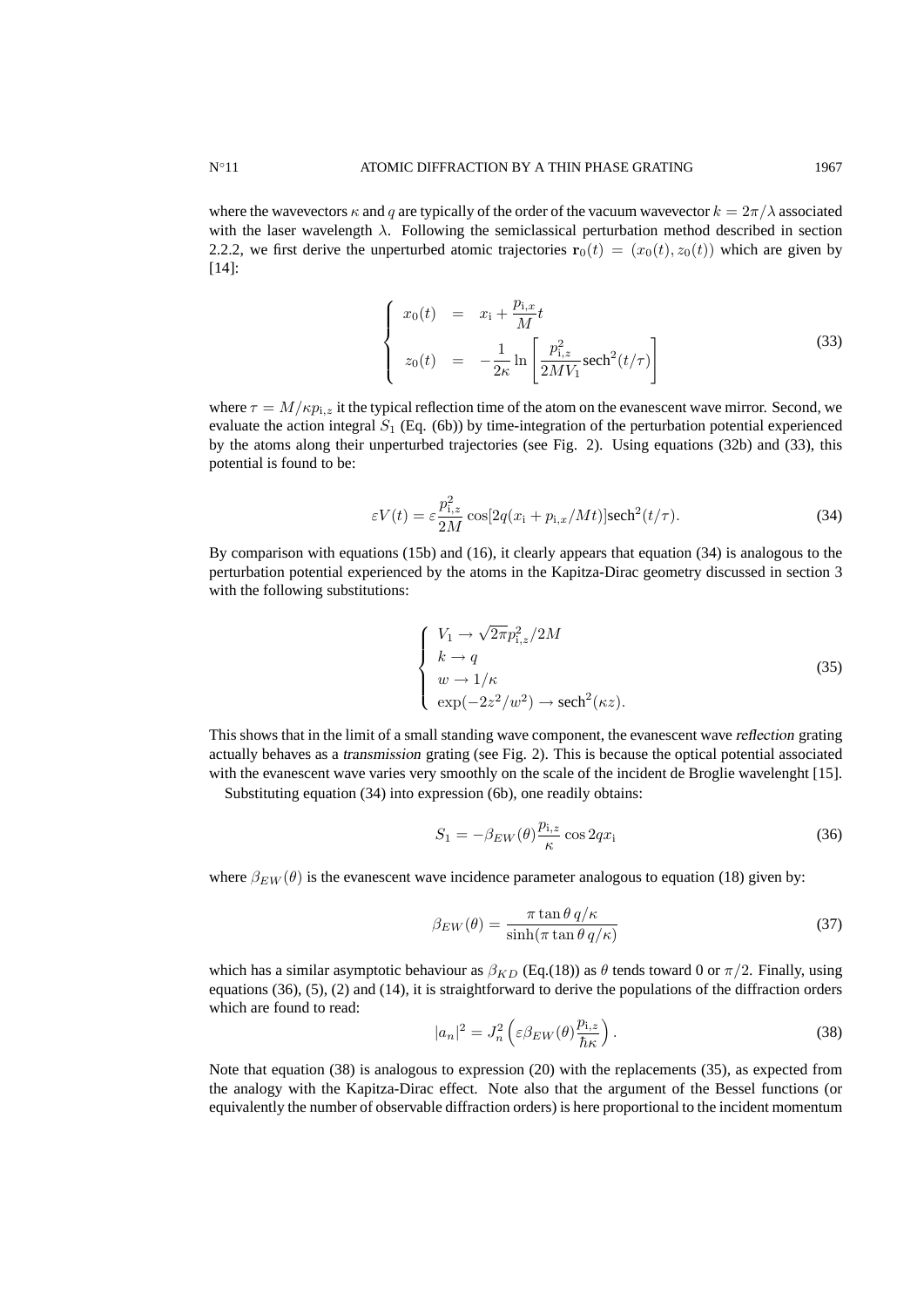#### 1968 **IOURNAL DE PHYSIQUE II** N∘11

in the  $z$  direction in the case of the reflection grating, whereas it is inversely proportional to it in the case of the transmission grating (see Eq. (20)). This is because in the case of the transmission grating, the height of the perturbation potential is fixed and therefore the atomic phase-shift decreases with incident momentum because of the  $1/p_{i,z}$ -dependence of the interaction time  $\tau$ . By contrast, in the case of the reflection grating, the height of the effective perturbation potential experienced by the atoms is proportional to the square of the incident momentum, as shown by equation (35). For increasing momentum the increase of the potential height therefore overcomes the decrease of the interaction time, hence the phase-shift increases with  $p_{i,z}$ .

Similarly to the case of section 3, the accuracy of equation (38) is subject to condition (21) with  $n_{max} \approx \varepsilon \beta_{EW}(\theta) p_{i,z}/\hbar \kappa$ , with the restriction however that the semiclassical description of the reflection process be valid, i.e.,  $p_{i,z} \gg \hbar \kappa$  [14]. In fact, even though condition (21) is required for the accuracy of the phases of the diffraction amplitudes, equation (38) remains valid in a broader range of parameters given by a condition similar to equation (26).

We have represented in figure 3b the dependence of the populations of the three first diffracton orders as a function of the angle of incidence  $\theta$ , for typical experimental parameters. In contrast with the case of a Gaussian standing wave (Fig.  $3(a)$ ), the diffraction spectrum of the evanescent wave reflection grating does not exhibit a dramatic sensitivity on the incidence angle. This characteristic arises from the difference in the spatial extensions of the gratings along the z direction ( $w = 100\lambda$  for the transmisson grating,  $w = 1/\kappa \approx \lambda/2\pi$  for the reflection grating).

4.2. CONDITIONS FOR AN EXPERIMENTAL REALIZATION. — Here we briefly discuss the experimental conditions required for the observation of atomic diffraction by an evanescent wave grating in the regime of small modulation of the optical potential investigated in the preceding section. Let us first examine the implications of the validity condition (21). Using the expression of  $\tau$  and assuming that  $\kappa \approx k$ , one obtains as a first constraint:

$$
p_{i,z} \gg 2n_{max}^2 \hbar k. \tag{39}
$$

In order to observe 5 diffraction orders, one thus has to achieve typically  $p_{i,z} \approx 100\hbar\kappa$ . Second, one has to take care of the absence of spontaneous emission events during the reflection process. As shown in [16], the spontaneous emission probability  $P_{sp}$  per reflection reads:

$$
P_{sp} = \frac{\Gamma}{\Delta} \frac{p_{i,z}}{\hbar \kappa} \tag{40}
$$

where  $\Gamma$  is the natural width of the excited state and  $\Delta$  is the laser frequency detuning from resonance. In order to avoid spontaneous emission, one thus needs a laser detuning  $\Delta \approx 10^4$ . Third, it is necessary to realize a sufficiently high optical potential barrier for reflecting the atoms, i.e.,  $V_1 \approx$  $10^4E_R$ . Because  $V_1$  is inversely proportional to the detuning  $\Delta$ , this requires a large laser intensity, typically of the order of  $10^3$  W/mm<sup>2</sup> (case of rubidium atoms). This shows that such an experiment requires amplification techniques of the evanescent wave using either surface plasmons [17] or thin dielectric waveguides [18].

#### **5. Application of the method to other experimental situations.**

We have shown so far that the semiclassical perturbation method was a convenient tool for describing atomic diffraction by a weakly spatially modulated potential. We mention here possible extensions of the method to other situations of experimental interest.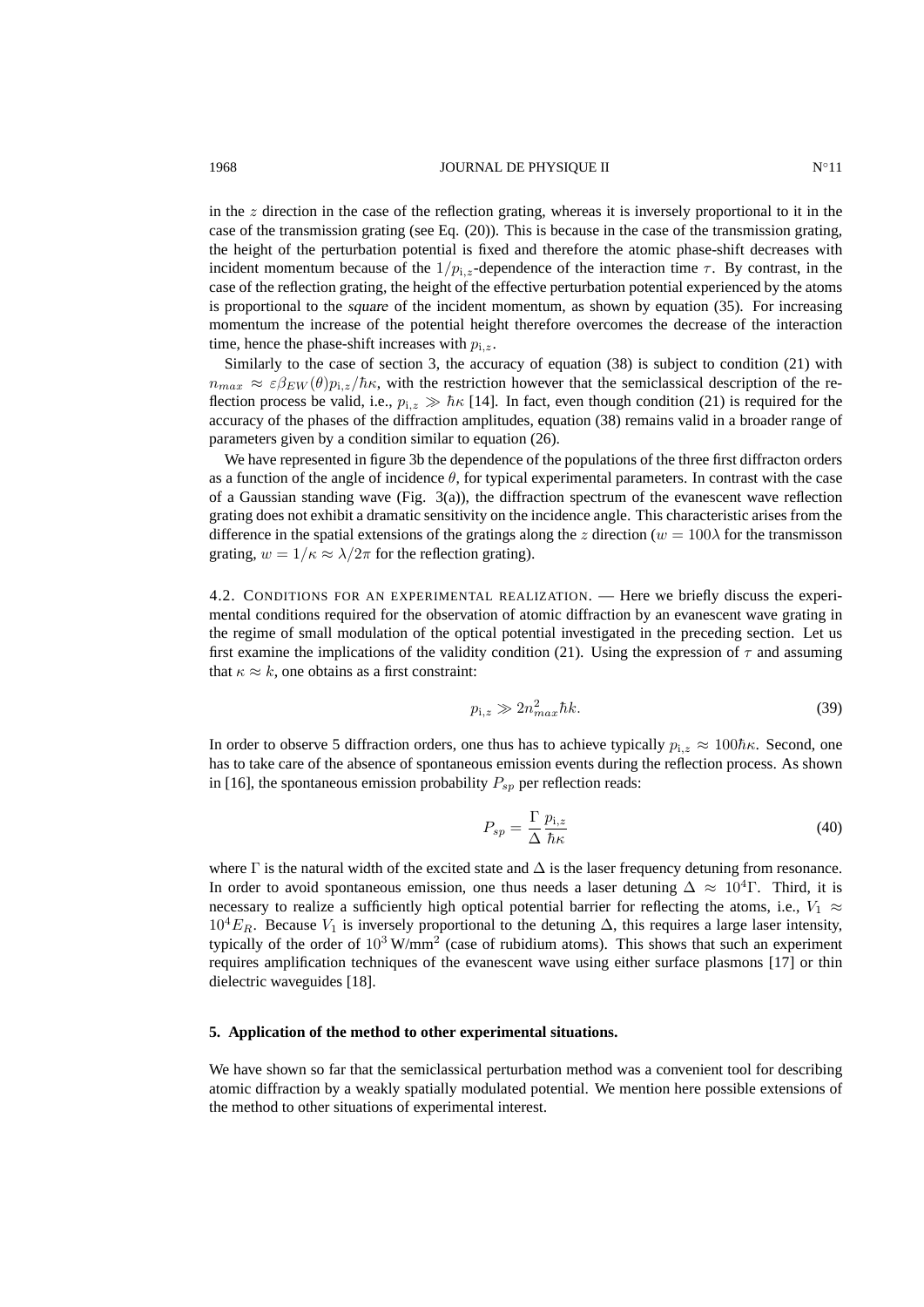• Atomic interferometry. — In atomic interferometry, it is often necessary to derive atomic phaseshifts due to small potentials, associated for example with a gravitational field or the rotation of the interferometer. In this situation, the expansion (6) can be used to calculate perturbatively the atomic phase-shifts using action integrals along the unperturbed atomic trajectories [19].

• Time-modulated potential. — Because the central point of the perturbation method consists in evaluating the time-integral of a perturbation potential experienced by an atom along its unperturbed trajectory, the method applies straightforwardly to the situation where an atom interacts with an optical potential having a sufficiently small time-modulated component. For an illustration in the case of a time-modulated evanescent wave optical potential, see reference [20].

• Multilevel atoms. — Certain experimental situations arise where the multilevel structure of the atoms plays an important role. For example, one can be interested in the atomic diffraction process by a Gaussian standing wave saturating the transition between a ground-state and a long-lived excited state. One can also consider a situation where the saturation of the optical transition is negligible, but where the Zeeman degeneracy of the ground-state is involved (e.g., an atom interacting with a standing wave displaying a polarization gradient). In such cases, the atomic state must be described by a spinor the components of which are associated with a given atomic internal state. However, in the case where the potential responsible for the mixing of the internal states can be considered as a small perturbation, it is possible to generalize our method and to derive the time-evolution of the atomic spinor by integration of the evolution operator associated with the perturbation potential along the unperturbed atomic trajectories [21].

### **6. Conclusion.**

We have presented a semiclassical perturbation method which allows one to describe in a simple way the interaction between an atom and a potential having a small modulated component. This method is the analog in atom optics of the treatment of light interaction with thin phase objects in conventinal optics. It generally provides clear physical pictures as well as analytical descriptions of the interaction process. It consists in evaluating the atomic wavefunction by time-integration of the modulated potential along the unperturbed classical trajectories of the atoms. A validity condition of the method has been given and illustrated on the well-known Kapitza-Dirac effect, where the method has been proved to be equivalent to the Raman-Nath approximation. We have also used the perturbation method for deriving for the first time an analytical expression for the populations of the diffraction orders of an evanescent wave reflection grating at any incidence angle. This perturbation method should prove interesting in a broader range of experimental situations, as shown by its application to the treatment of atom interaction with time-modulated potentials [20].

### **Acknowledgments.**

We are very grateful to C.J. Borde, P. Grangier, R. Kaiser, N. Vansteenkiste, and C.I. Westbrook for ´ many helpful and stimulating discussions.

#### **Appendix A.**

#### **Semiclassical perturbative derivation of the atomic wavefunction.**

In this appendix we derive equations (2) and (3) of section 2.1 for the semiclassical atomic wavefunction, as well as the perturbative expansion (6) of the integral (3).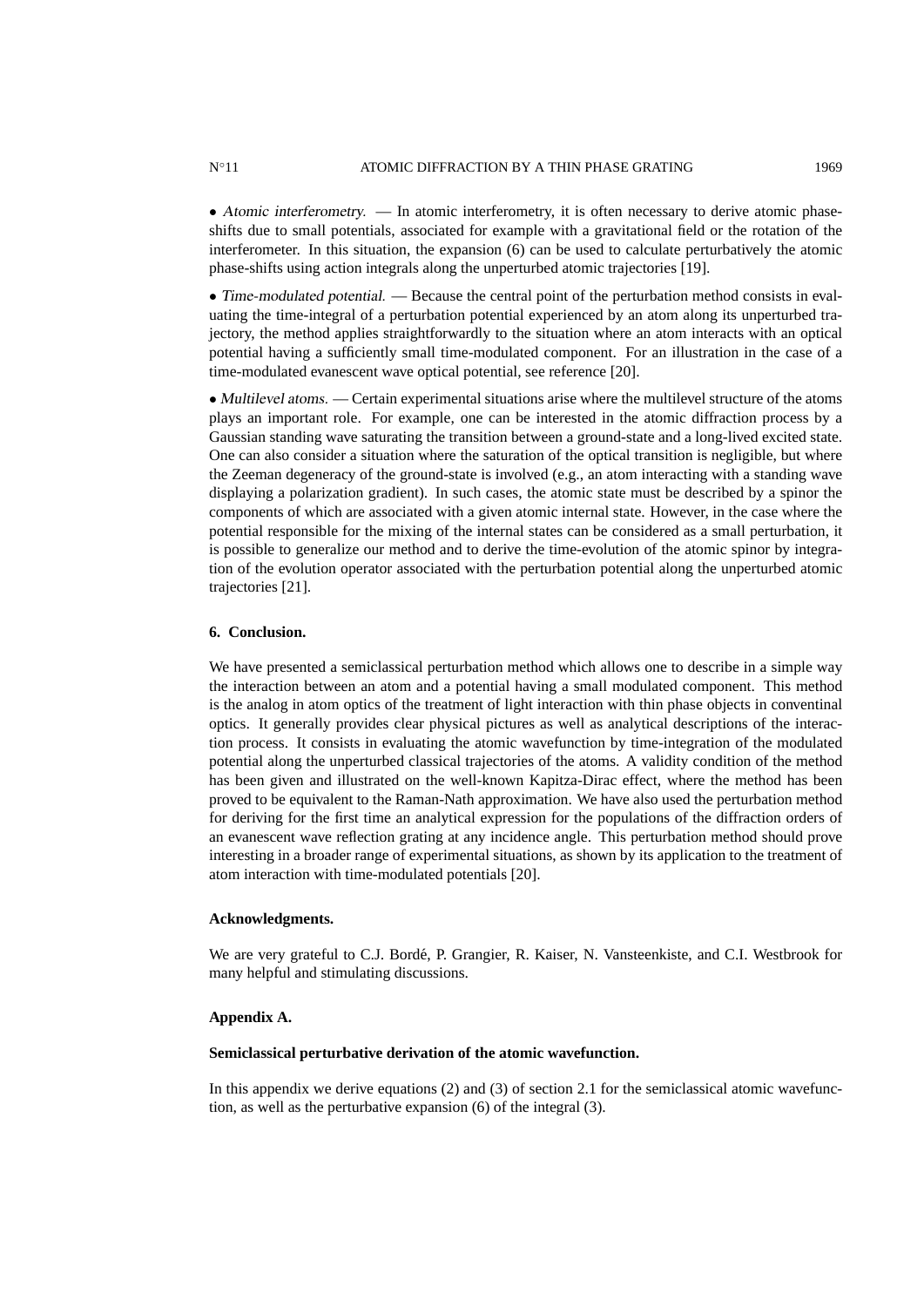A.1 SEMICLASSICAL DERIVATION OF THE ATOMIC WAVEFUNCTION. — For a time-independent Hamiltonian system, the quantum propagator can be represented by a Feynman path integral [22]. Thus, if at time  $t = t_f$ , the atom is described by a plane wave of momentum  $p_i$ :

$$
\psi(\mathbf{r}, t_i) = \exp\frac{i}{\hbar}(\mathbf{p}_i \cdot \mathbf{r})
$$
\n(A.1)

then at time  $t = t_f$ , the atomic wavefunction is given by the convolution product:

$$
\psi(\mathbf{r}_{\rm f},t_{\rm f}) = \int d\mathbf{r}_{\rm i} K(\mathbf{r}_{\rm f},t_{\rm f}|\mathbf{r}_{\rm i},t_{\rm i}) \exp\left(\frac{i}{\hbar}\mathbf{p}_{\rm i}\cdot\mathbf{r}_{\rm i}\right)
$$
(A.2)

with the Feynman propagator defined as the path-integral:

$$
K(\mathbf{r}_{\mathrm{f}}, t_{\mathrm{f}}|\mathbf{r}_{\mathrm{i}}, t_{\mathrm{i}}) = \int_{(\mathbf{r}_{\mathrm{i}}, t_{\mathrm{i}})}^{(\mathbf{r}_{\mathrm{f}}, t_{\mathrm{f}})} \mathcal{D}[\mathbf{r}(t)] \exp \frac{i}{\hbar} \left( \int_{t_{\mathrm{i}}}^{t_{\mathrm{f}}} L(\mathbf{r}(t), \dot{\mathbf{r}}(t)) \mathrm{d}t \right). \tag{A.3}
$$

The measure  $\mathcal{D}[\mathbf{r}(t)]$  signifies that the integration is to be taken over all trajectories  $\mathbf{r}(t)$  satisfying the boundary conditions:

$$
\begin{cases}\n\mathbf{r}(t_i) = \mathbf{r}_i \\
\mathbf{r}(t_f) = \mathbf{r}_f\n\end{cases}
$$
\n(A.4)

The semiclassical version of the quantum propagator (A.2) arises from a stationary-phase approximation. The path integral is then dominated by contributions from classical trajectories since these render the phase of the integrand stationary. The phase of the atomic wavefunction (times  $\hbar$ ) is therefore given by the value of the generalized action:

$$
S[\mathbf{r}(t), \mathbf{r}_i] = \mathbf{p}_i \cdot \mathbf{r}_i + \int_{t_i}^{t_f} L(\mathbf{r}(t), \dot{\mathbf{r}}(t)) dt
$$
 (A.5)

for the specific initial point  $\mathbf{r}_i$  and the trajectory  $\mathbf{r}(t)$  which fullfill the stationary-phase condition:

$$
0 = \delta S = \mathbf{p}_{i} \cdot \delta \mathbf{r}_{i} + \delta \mathbf{r} \cdot \frac{\delta L}{\delta \dot{\mathbf{r}}} \Big|_{t_{i}}^{t_{f}} + \int_{t_{i}}^{t_{f}} \delta \mathbf{r} \cdot \left( \frac{\partial L}{\partial \mathbf{r}} - \frac{\mathrm{d}}{\mathrm{d}t} \frac{\partial L}{\partial \dot{\mathbf{r}}} \right) \mathrm{d}t \tag{A.6}
$$

for any small deviation  $(\delta r_i, \delta r(t))$  from the path of stationary phase. Because the boundary conditions (A.4) impose the relation:

$$
\delta \mathbf{r}(t_i) = \delta \mathbf{r}_i \tag{A.7}
$$

it follows from (A.6) that:

$$
\begin{cases}\n\mathbf{p}(t_i) = \frac{\partial L}{\partial \dot{\mathbf{r}}}(t_i) = \mathbf{p}_i \\
\frac{\partial L}{\partial \mathbf{r}} - \frac{\mathrm{d}}{\mathrm{d}t} \frac{\partial L}{\partial \dot{\mathbf{r}}} = 0.\n\end{cases} (A.8)
$$

As expected, one finds that the stationary-phase trajectory  $r(t)$  is a classical trajectory (it is solution of the Euler-Lagrange equations of motion) which satisfies the boundary conditions (4). The semiclassical atomic wavefunction is hence given by equations (2) and (3) of section 2.1.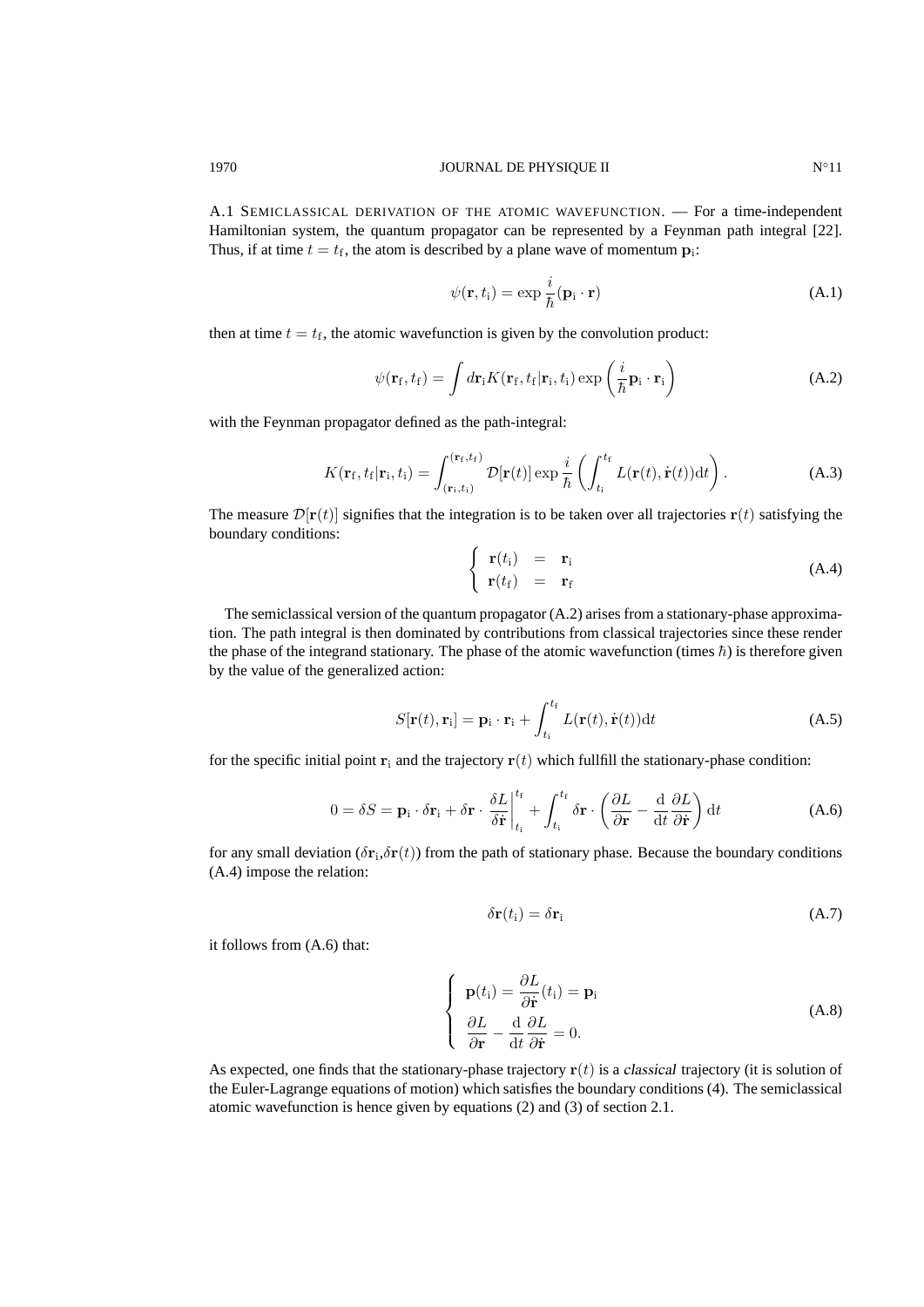A.2 PERTURBATIVE EXPANSION OF THE ACTION INTEGRAL. — We consider the method described in section 2.2 for deriving the action integral (3) by an expansion in powers of the small parameter  $\varepsilon$ . In fact, only the second-order term is non-trivial: the zero-th order term  $S_0$  corresponds to the absence of the modulated potential and hence to expression (6a), and equation (6b) arises from the fact that the term linear in  $\varepsilon$  involving the nonperturbed Lagrangian  $L_0$  vanishes by virtue of the stationary phasecondition (A.6) for the unperturbed trajectory  $\mathbf{r}_0(t)$ . In order to calculate the second-order term (6c), we have to expand both the boundary conditions (4) and the Euler-Lagrange equations of motion for the perturbed trajectory up to first order in  $\varepsilon$ . This yields the relations:

$$
\begin{cases}\n0 = \left(\dot{\mathbf{r}}_1 \cdot \frac{\partial}{\partial \dot{\mathbf{r}}} + \mathbf{r}_1 \cdot \frac{\partial}{\partial \mathbf{r}}\right) \left.\frac{\partial L_0}{\partial \dot{\mathbf{r}}}\right|_{\mathbf{r} = \mathbf{r}_0, \, \dot{\mathbf{r}} = \dot{\mathbf{r}}_0, \, t = t_0} \\
0 = \left(\dot{\mathbf{r}}_1 \cdot \frac{\partial}{\partial \dot{\mathbf{r}}} + \mathbf{r}_1 \cdot \frac{\partial}{\partial \mathbf{r}}\right) \frac{\partial L_0}{\partial \mathbf{r}} - \frac{\partial V}{\partial \mathbf{r}} - \frac{\mathrm{d}}{\mathrm{d}t} \left(\dot{\mathbf{r}}_1 \cdot \frac{\partial}{\partial \dot{\mathbf{r}}} + \mathbf{r}_1 \cdot \frac{\partial}{\partial \mathbf{r}}\right) \left.\frac{\partial L_0}{\partial \dot{\mathbf{r}}}\right|_{\mathbf{r} = \mathbf{r}_0, \, \dot{\mathbf{r}} = \dot{\mathbf{r}}_0}\n\end{cases} \tag{A.9}
$$

The second-order term of the action is equal to:

$$
S_2 = \mathbf{p}_i \cdot \mathbf{r}_2(t_i) + \int_{t_i}^{t_f} dt \left( \mathbf{r}_2 \cdot \frac{\partial L_0}{\partial \mathbf{r}} + \dot{\mathbf{r}}_2 \cdot \frac{\partial L_0}{\partial \dot{\mathbf{r}}} - \mathbf{r}_1 \cdot \frac{\partial V}{\partial \mathbf{r}} + \frac{1}{2} \left( \mathbf{r}_1 \cdot \frac{\partial}{\partial \mathbf{r}} + \dot{\mathbf{r}}_1 \cdot \frac{\partial}{\partial \dot{\mathbf{r}}} \right)^2 L_0 \right). (A.10)
$$

Note that all the quantities inside the integral are evaluated along the unperturbed trajectory. Finally, using (A.9), the Euler-Lagrange equation for  $r_0(t)$  and integrations by parts, equation (A.10) is readily simplified to get the result (6c).

#### **Appendix B.**

#### **Calculation of the diffraction spectrum.**

In this appendix we derive the expressions of the atomic diffraction amplitudes (13) and (14).

B.1 QUANTUM-MECHANICAL INTEGRAL THEOREM OF HELMHOLTZ AND KIRCHHOFF. — In a potential-free region of space, the wavefunction of an atom of kinetic energy  $E$  satisfies the Schrödinger equation:

$$
\nabla^2 \psi + \frac{2ME}{\hbar^2} \psi = 0.
$$
 (B.1)

Because equation (B.1) has the same form as the Helmholtz equation in electromagnetic theory, it is possible to use a quantum-mechanical version of the integral theorem of Helmholtz and Kirchhoff [23] to express the atomic wavefunction in the far-field region (which describes the diffraction pattern) from its value on a boundary surface  $\Sigma$  located in the free-field region reached by the atoms after their interaction with the diffractron grating. One thus has:

$$
\psi(\mathbf{r})_{\text{farfield}} = \frac{1}{4\pi} \int d\Sigma \, \mathbf{n} \cdot [G_E(\mathbf{r}, \mathbf{r}_f) \nabla \psi(\mathbf{r}_f) - \psi(\mathbf{r}_f) \nabla G_E(\mathbf{r}, \mathbf{r}_f)] \tag{B.2}
$$

where n denotes the outward-pointing normal to the surface  $\Sigma$ , and  $\mathbf{r}_f$  corresponds to the endpoints of the classical trajectories along which the action integral (3) is calculated. The integral in equation (B.2) involves on one hand the quantum propagator  $G_E(\mathbf{r}, \mathbf{r_f})$  for a free particle of kinetic energy E, solution of: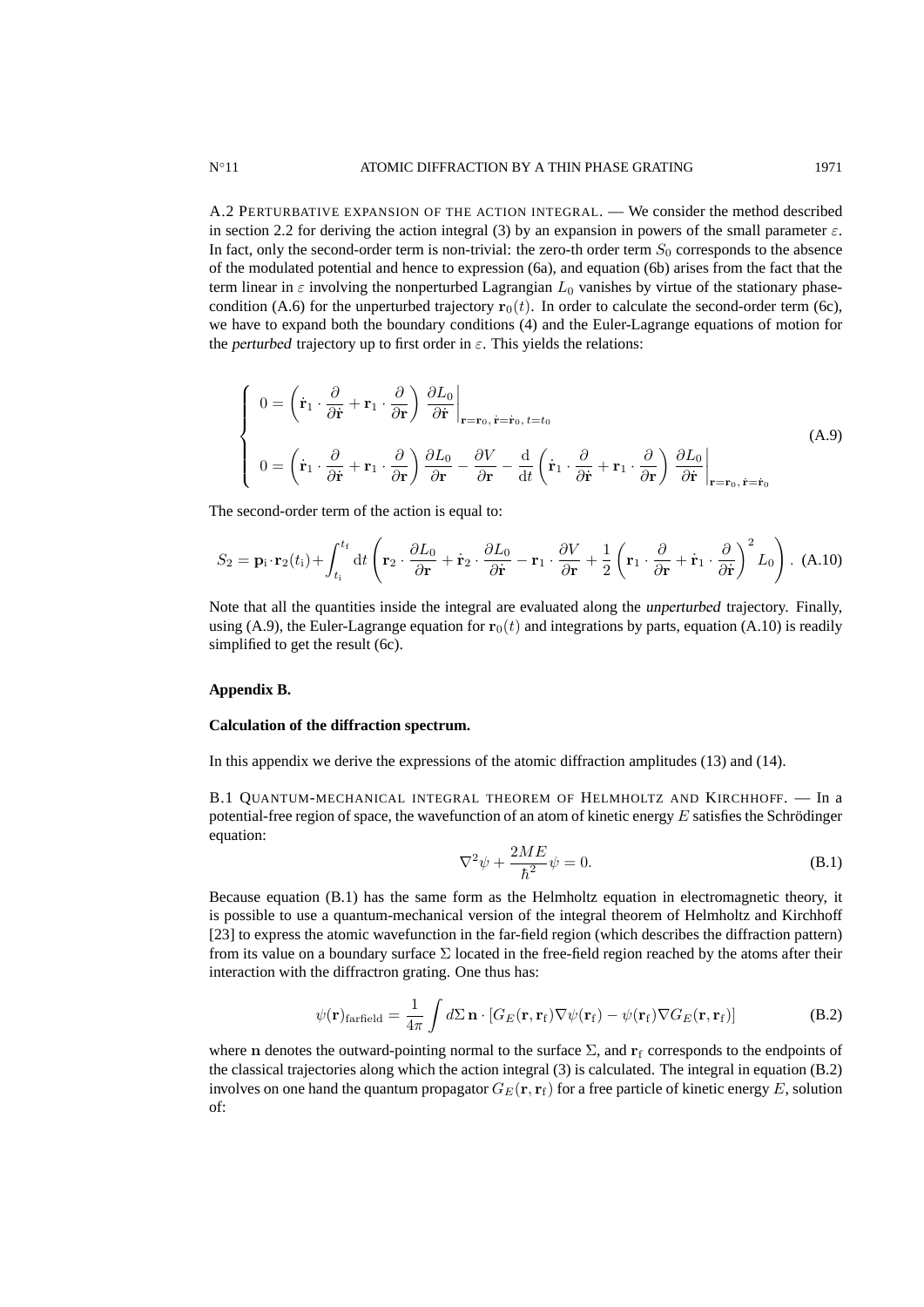$$
\left[\nabla^2 + \frac{2M}{\hbar^2}E\right]G_E(\mathbf{r}, \mathbf{r}_f) = -4\pi\delta(\mathbf{r} - \mathbf{r}_f)
$$
\n(B.3)

 $(\delta)$  is the Dirac delta function), and on the other hand the value of the atomic wavefunction and its spatial derivative  $\mathbf{n} \cdot \nabla \psi$  on the surface  $\Sigma$ . More precisely,  $\nabla \psi$  is evaluated either from the WKB or the perturbation method using the relation:

$$
\nabla \psi(\mathbf{r}_{f}) = \frac{i}{\hbar} \mathbf{p}_{f}(\mathbf{r}_{f}) \psi(\mathbf{r}_{f})
$$
 (B.4)

where  $\mathbf{p}_f(\mathbf{r}_f)$  is the local atomic momentum at the endpoint point  $\mathbf{r}_f$  of the classical trajectory. Note that whereas the direction of  $\mathbf{p}_f(\mathbf{r}_f)$  generally depends on  $\mathbf{r}_f$ , its modulus is constant, equal to that of the incident atomic momentum  $\mathbf{p}_i$  (because of energy conservation in the diffraction process).

B.2 DIFFRACTION BY A TWO-DIMENSIONAL PERIODIC GRATING. — We consider here the particular case of a two-dimensional diffraction grating located in the  $xOz$  plane (or equivalently a threedimensional grating with translational invariance along the y-axis). We assume that the grating has a finite extent in the z-direction, but is infinite in the x-direction along which it is spatially modulated with the periodicity  $a$ . Using the notations of section 2, one thus has:

$$
\forall x, \ V(x+a) = V(x) \tag{B.5}
$$

It follows from equation (B.5) and the Bloch theorem that the atomic wavefunction will take the form:

$$
\forall x, z \ \psi(x+a, z) = e^{ip_{i,x}a/\hbar} \psi(x, z) \tag{B.6}
$$

with  $p_{i,x}$  the component of the incident atomic momentum along the x-axis [24]. In order to take advantage if this property in the derivation of the diffraction spectrum, it is convenient to define the surface  $\Sigma$  of equation (B.2) as a line  $z = z_f$  ( $\mathbf{n} = -\mathbf{e}_z$  is thus independent of  $\mathbf{r}_f$ ) and to express the two-dimensional quantum propagator  $G_F(\mathbf{r}, \mathbf{r_f})$  in the free-field region ( $z > z_f$ ) in the form [23]:

$$
G_E(\mathbf{r}, \mathbf{r}_f) = i \int \mathrm{d}p_x \frac{1}{p_z} \exp\left(\frac{i}{\hbar} \mathbf{p} \cdot (\mathbf{r} - \mathbf{r}_f)\right)
$$
(B.7)

where  $p_z = \sqrt{2ME - p_x^2}$  (the integration is restricted to the interval  $|p_x| \le \sqrt{2ME}$  because the evanescent wave components of the proagator do not contribute to the far-field wavefunction). Using equations (B.4), (B.6) and (B.7), and dividing the integration range of equation (B.2) into intervals of length a, one obtains:

$$
\psi(\mathbf{r})_{\text{farfield}} = \frac{1}{4\pi\hbar} \sum_{n=-\infty}^{+\infty} \frac{1}{a} \int_0^a \mathrm{d}x_f \int \mathrm{d}p_x \left[ 1 + \frac{p_{\text{f},z}(x_f)}{p_z} \right] \psi(x_f, z_f) \times \\ \times \exp\left(\frac{i}{\hbar} n(p_{\text{i},x} - p_x) a\right) \exp\left(\frac{i}{\hbar} \mathbf{p} \cdot (\mathbf{r} - \mathbf{r}_f)\right). \tag{B.8}
$$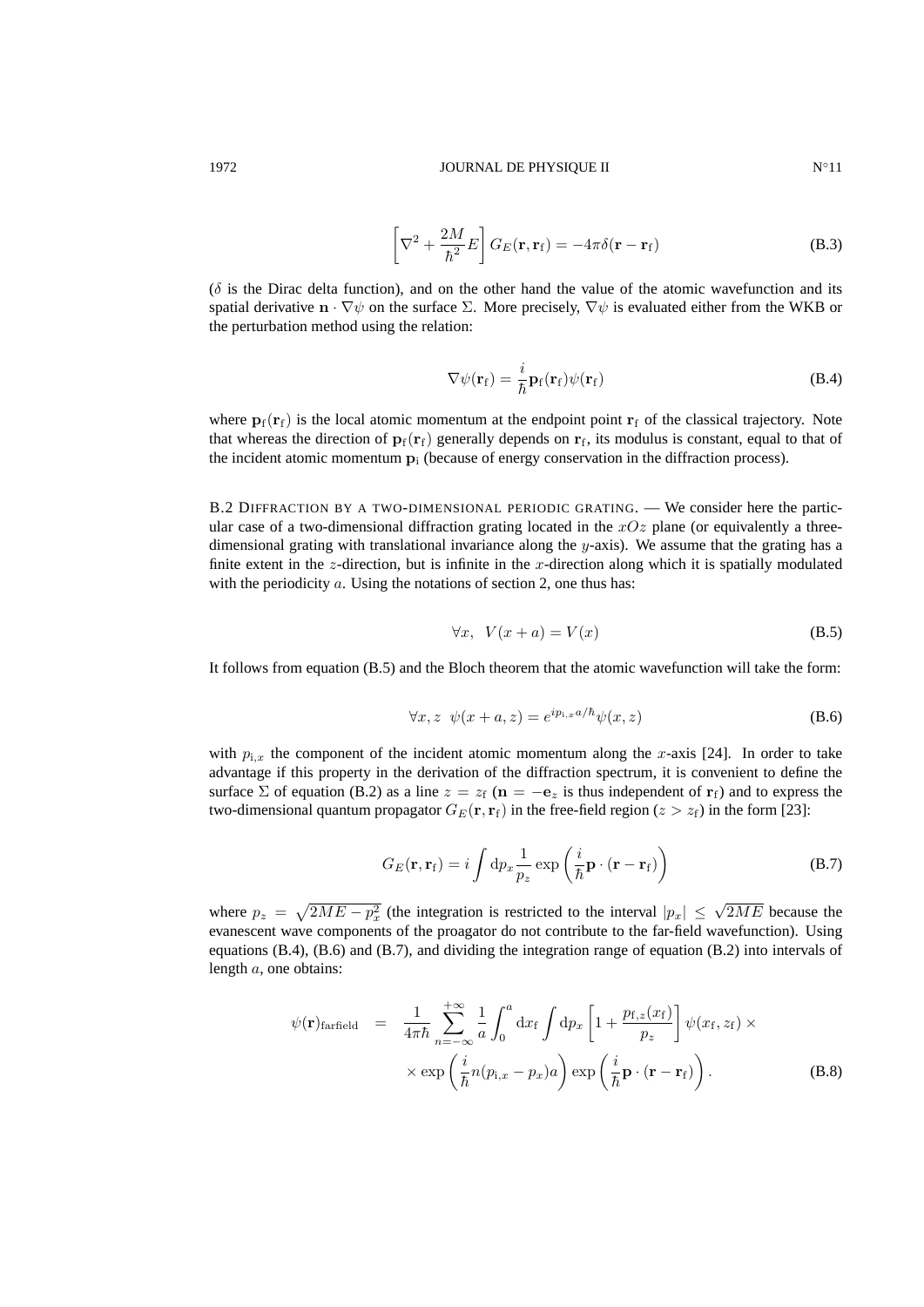Using the relation:

$$
\sum_{n=-\infty}^{+\infty} \exp\frac{i}{\hbar} n(p_{\mathbf{i},x} - p_x) a = \hbar q \sum_{n=-\infty}^{+\infty} \delta(p_x - p_{\mathbf{i},x} - n\hbar q)
$$
 (B.9)

and expression (12) for the momenta associated with the different diffraction orders, equation (B.8) finally yields:

$$
\psi(\mathbf{r})_{\text{farfield}} = \sum_{n=-\infty}^{+\infty} a_n \exp\left(\frac{i}{\hbar} (\mathbf{p}^{(n)} \cdot \mathbf{r})\right)
$$
(B.10)

where  $a_n$  is the diffraction amplitude associated with the n-th diffraction order, which reads:

$$
a_n = \frac{1}{2a} \int_0^a dx_f \left[ 1 + \frac{p_{\rm f,z}(x_{\rm f})}{p_z^{(n)}} \right] \psi(\mathbf{r}_{\rm f}) \exp\left( -\frac{i}{\hbar} \mathbf{p}^{(n)} \cdot \mathbf{r}_{\rm f} \right). \tag{B.11}
$$

Even though equation (B.11) may be used to derive the atomic diffraction spectrum in the framework of the perturbation method, it seems more consistent to retain only the terms of (B.11) which correspond to the accuracy range of the method. As previously discussed in section 2.2.2 (Eq.(11)), in the validity domain of our semiclassical method one has:

$$
\frac{\Delta p_{max}^2}{p_i^2} \ll \frac{\hbar}{E\tau} \ll 1
$$
\n(B.12)

and hence:

$$
1 - \left| \frac{p_z}{p_i} \right|, 1 - \left| \frac{p_z^{(n)}}{p_i} \right| \ll 1 - \sqrt{1 - \frac{\Delta p_{max}^2}{p_i^2}} \approx \frac{\Delta p_{max}^2}{2p_i^2} \ll 1
$$
 (B.13)

which yields:

$$
\left|\frac{p_{\text{f},z}}{p_z^{(n)}} - 1\right| \ll 1\tag{B.14}
$$

Finally, one obtains the expression of the diffraction amplitude for the atomic wavefunction derived using the perturbation method:

 $\mathbf{r}$ 

$$
a_n = \frac{1}{a} \int_0^a \mathrm{d}x_f \psi(\mathbf{r}_f) \exp\left(-\frac{i}{\hbar} \mathbf{p}^{(n)} \cdot \mathbf{r}_f\right)
$$
 (B.15)

which is merely the Fourier transform of the wavefunction evaluated on the line  $z = z_f$ , after interaction with the diffraction grating.

## **References**

[1] Arimondo E., Lew H. and Oka T., *Phys. Rev. Lett.* **43** (1979) 753; Delone G. A., Grinchuk V. A., Kuzmichev S. D., Nagaeva M. L., Kazantsev A. P. and Surdutovich G. C., *Opt. Commun.* **33** (1980) 149; Gould P. L., Ruff G. A. and Pritchard D. E., *Phys. Rev. Lett.* **56** (1986) 827.